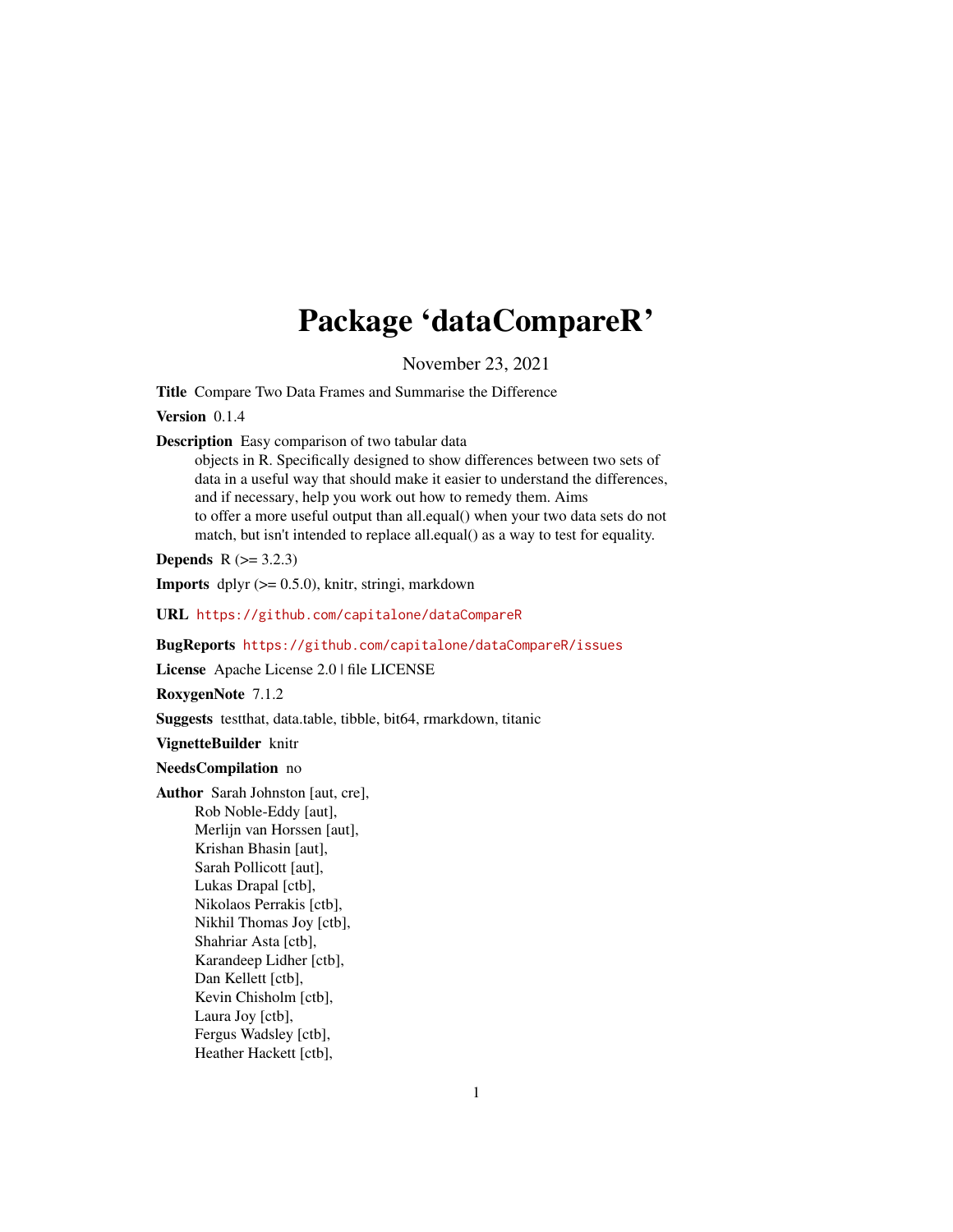David Robinson [ctb], Cheryl Renton [ctb], Matt Triggs [ctb], Carola Deppe [ctb], Ruijing Li [ctb], John Swift [ctb], Capital One Services, LLC [cph]

Maintainer Sarah Johnston <Sarah.Johnston@capitalone.com>

Repository CRAN

Date/Publication 2021-11-23 05:20:02 UTC

## R topics documented:

|                                                                                                      | 3              |
|------------------------------------------------------------------------------------------------------|----------------|
|                                                                                                      | $\overline{4}$ |
|                                                                                                      | $\overline{4}$ |
|                                                                                                      | 5              |
|                                                                                                      | 5              |
|                                                                                                      | 6              |
|                                                                                                      | 6              |
| coerceData                                                                                           | $\overline{7}$ |
|                                                                                                      | $\overline{7}$ |
|                                                                                                      | 8              |
|                                                                                                      | 8              |
|                                                                                                      | $\overline{9}$ |
|                                                                                                      | $\overline{Q}$ |
|                                                                                                      | 10             |
|                                                                                                      | 10             |
|                                                                                                      | 11             |
|                                                                                                      | 11             |
|                                                                                                      | 12             |
|                                                                                                      | 12             |
|                                                                                                      | 13             |
|                                                                                                      | 13             |
|                                                                                                      | 14             |
|                                                                                                      | 15             |
|                                                                                                      | 15             |
|                                                                                                      | 16             |
|                                                                                                      | 16             |
|                                                                                                      | 17             |
|                                                                                                      | 18             |
|                                                                                                      | 18             |
|                                                                                                      | 19             |
|                                                                                                      | 19             |
|                                                                                                      | 20             |
| $listObsVerbose \ldots \ldots \ldots \ldots \ldots \ldots \ldots \ldots \ldots \ldots \ldots \ldots$ | 20             |
|                                                                                                      | 21             |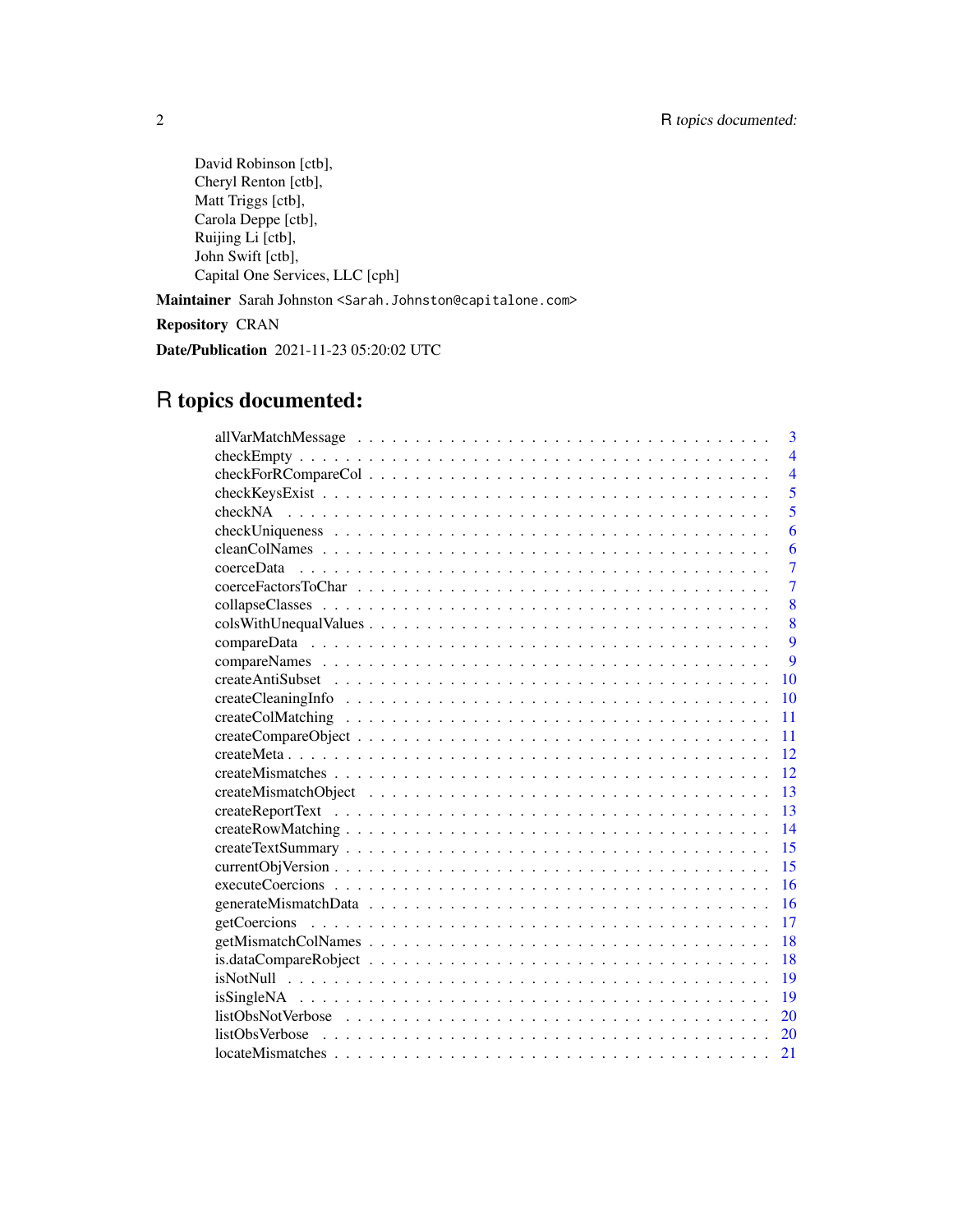<span id="page-2-0"></span>

|       |                                 | 21 |
|-------|---------------------------------|----|
|       |                                 | 22 |
|       | matchColumns                    | 22 |
|       | matchMultiIndex                 | 23 |
|       |                                 | 23 |
|       | matchRows                       | 24 |
|       |                                 | 24 |
|       |                                 | 25 |
|       |                                 | 25 |
|       |                                 | 26 |
|       |                                 | 26 |
|       |                                 | 27 |
|       |                                 | 28 |
|       |                                 | 28 |
|       |                                 | 29 |
|       |                                 | 30 |
|       |                                 | 31 |
|       |                                 | 31 |
|       |                                 | 32 |
|       |                                 | 33 |
|       |                                 | 34 |
|       |                                 | 35 |
|       |                                 | 36 |
|       |                                 | 36 |
|       | updateCompareObject.colmatching | 37 |
|       |                                 | 37 |
|       |                                 | 38 |
|       |                                 | 38 |
|       |                                 | 39 |
|       |                                 | 39 |
|       |                                 | 40 |
|       | variableDetails                 | 40 |
|       |                                 | 41 |
|       |                                 | 41 |
| Index |                                 | 43 |

allVarMatchMessage *allVarMatchMessage*

### Description

Returns data about matching

### Usage

allVarMatchMessage(x)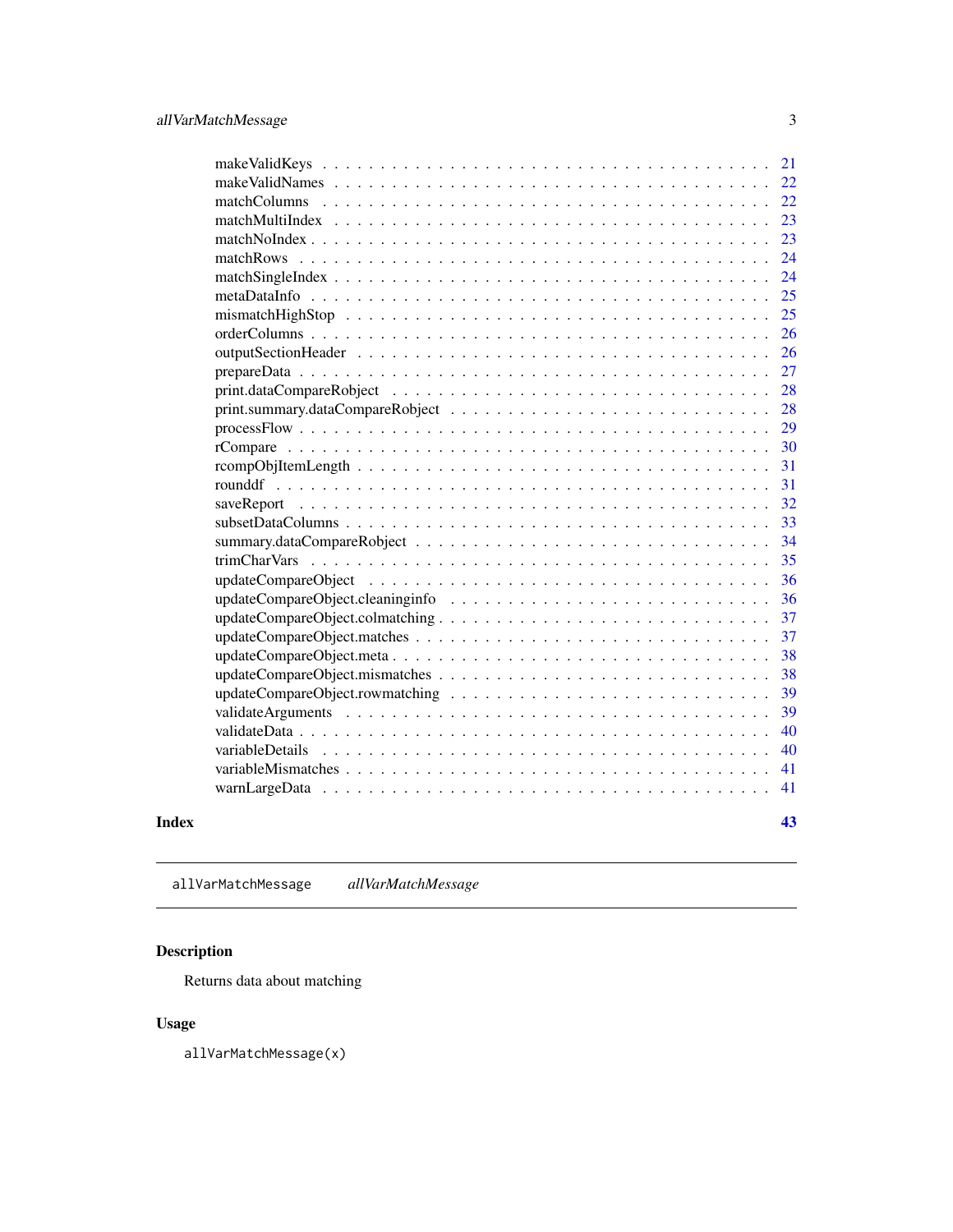#### <span id="page-3-0"></span>Arguments

x An dataCompareR object

### Value

A string containing the required message

checkEmpty *checkEmpty*

### Description

Checks if a df is actually a single NA, or has no columns

#### Usage

checkEmpty(df)

### Arguments

df a data frame

#### Value

None. Stops if empty.

### Examples

## Not run: checkEmpty(iris)

checkForRCompareCol *checkForRcompareCol*

### Description

checkForRcompareCol

### Usage

checkForRCompareCol(df1)

### Arguments

df1 a data frame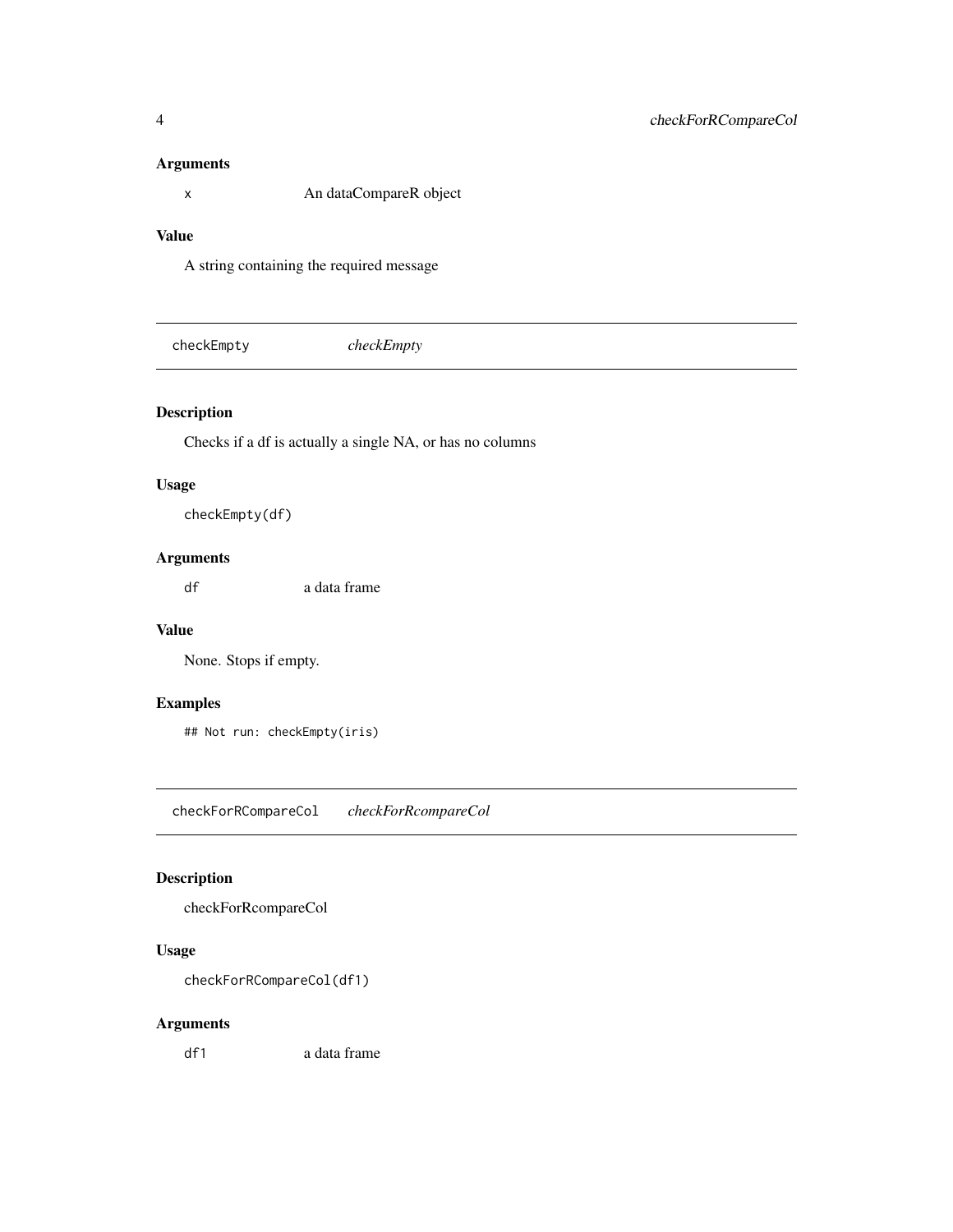### <span id="page-4-0"></span>checkKeysExist 5

### Value

None. Stops if error.

### Examples

## Not run: checkForRcompareCol(iris)

checkKeysExist *checkKeysExist*

### Description

checkKeysExist

### Usage

checkKeysExist(df, keys)

### Arguments

| df   | a data frame               |
|------|----------------------------|
| keys | a list of expected columns |

#### Value

None. Stops if keys are not present as column names in df.

#### Examples

## Not run: checkKeysExist(iris, 'columnName')

checkNA *CheckNA*

### Description

Checks a data frame is NA - if so, stops

#### Usage

checkNA(df)

#### Arguments

df A (probable) dataframe

### Value

Nothing. Errors is df is NA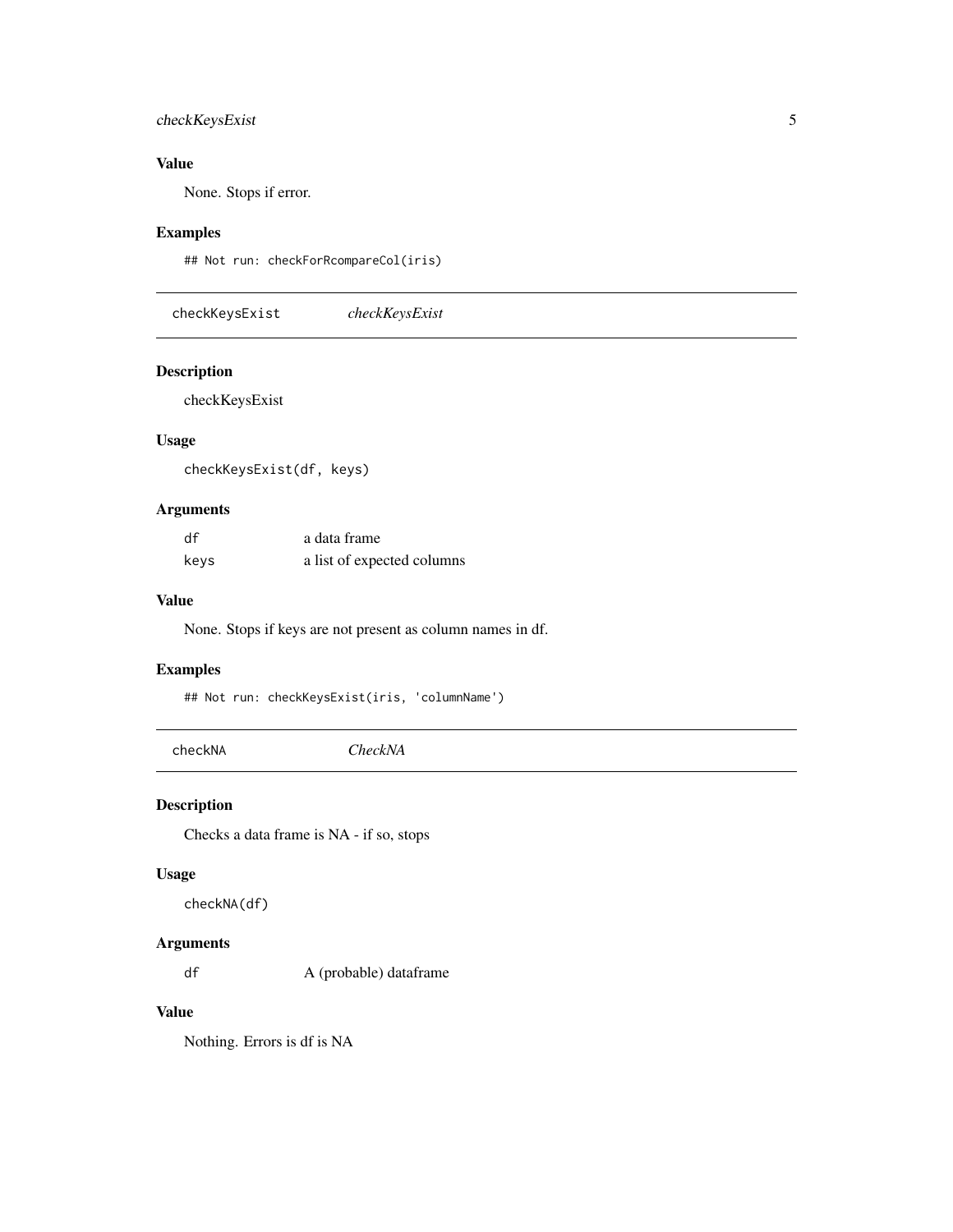<span id="page-5-0"></span>

Checks that a list of indexes areunique

#### Usage

```
checkUniqueness(df_indices)
```
#### Arguments

df\_indices A vector of values

### Value

Boolean - true if all values in vector are unique, false if not

### Examples

```
## Not run: checkUniqueness(c('car','van','van'))
## Not run: checkUniqueness(c('car','van','bus'))
```

| cleanColNames | cleanColNames: get colnames, remove leading and trailing whites- |
|---------------|------------------------------------------------------------------|
|               | pace and push to upper case                                      |

#### Description

cleanColNames : get colnames, remove leading and trailing whitespace and push to upper case

#### Usage

```
cleanColNames(DF)
```
#### Arguments

DF Input dataframe

#### Value

colInfo dataframe containing original and treated column names of DF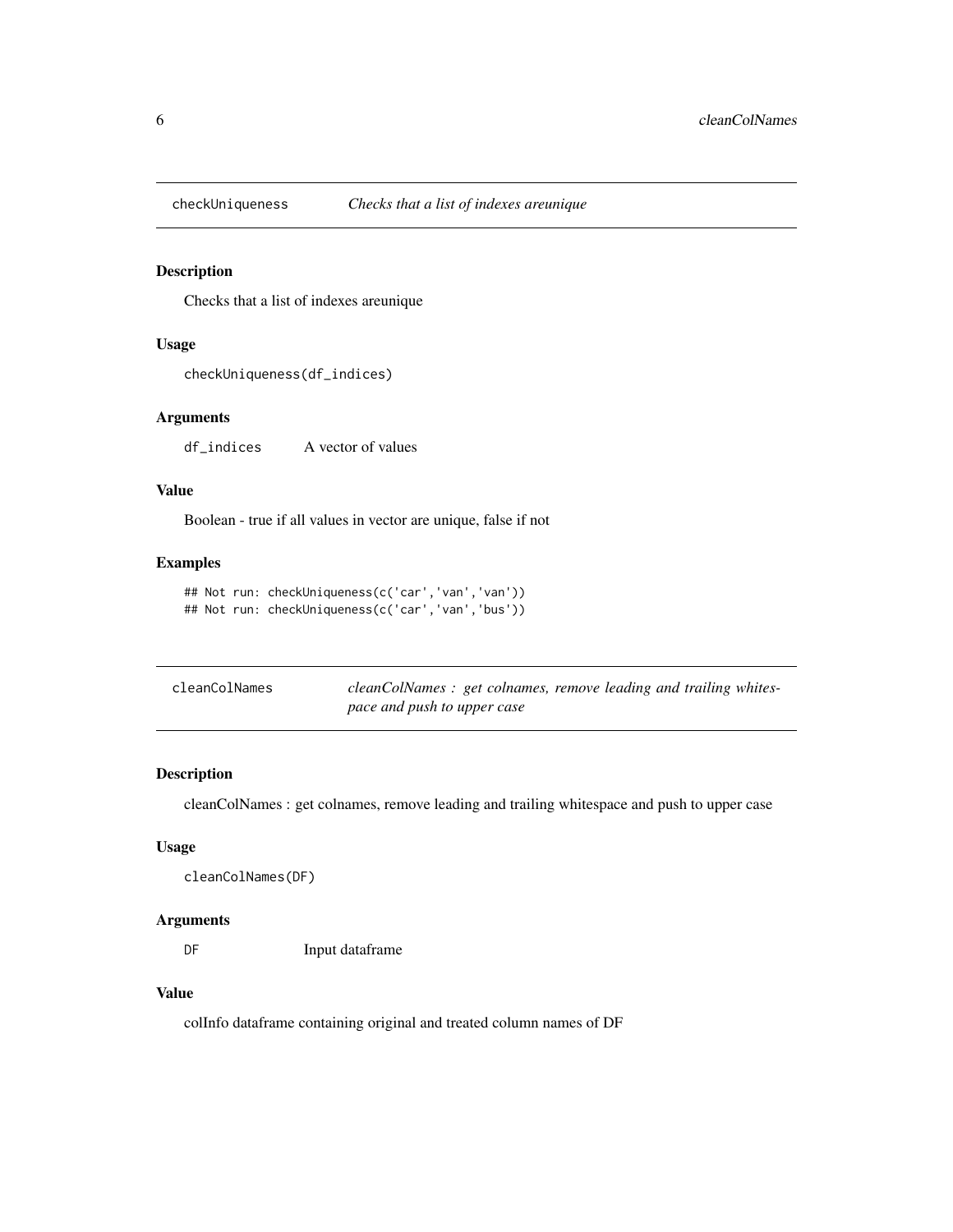<span id="page-6-0"></span>coerceData *coerceData*

#### Description

coerceData

#### Usage

coerceData(doa, dob)

### Arguments

| doa | Data object A (any object that can be coerced to a data frame) |
|-----|----------------------------------------------------------------|
| dob | Data object B (any object that can be coerced to a data frame) |

### Value

A list of 2 data frames, which is DOA and DOB coerced as data.frames

### Examples

```
## Not run: irisMatrix <- as.matrix(iris)
## Not run: coerceData(irisMatrix,iris)
```
coerceFactorsToChar *coerceFactorsToChar: convert all factor type fields to characters*

### Description

coerceFactorsToChar: convert all factor type fields to characters

#### Usage

```
coerceFactorsToChar(DF)
```
### Arguments

DF Input dataframe

#### Value

DF with factor fields converted to character type

### Examples

## Not run: coerceFactorsToChar(iris)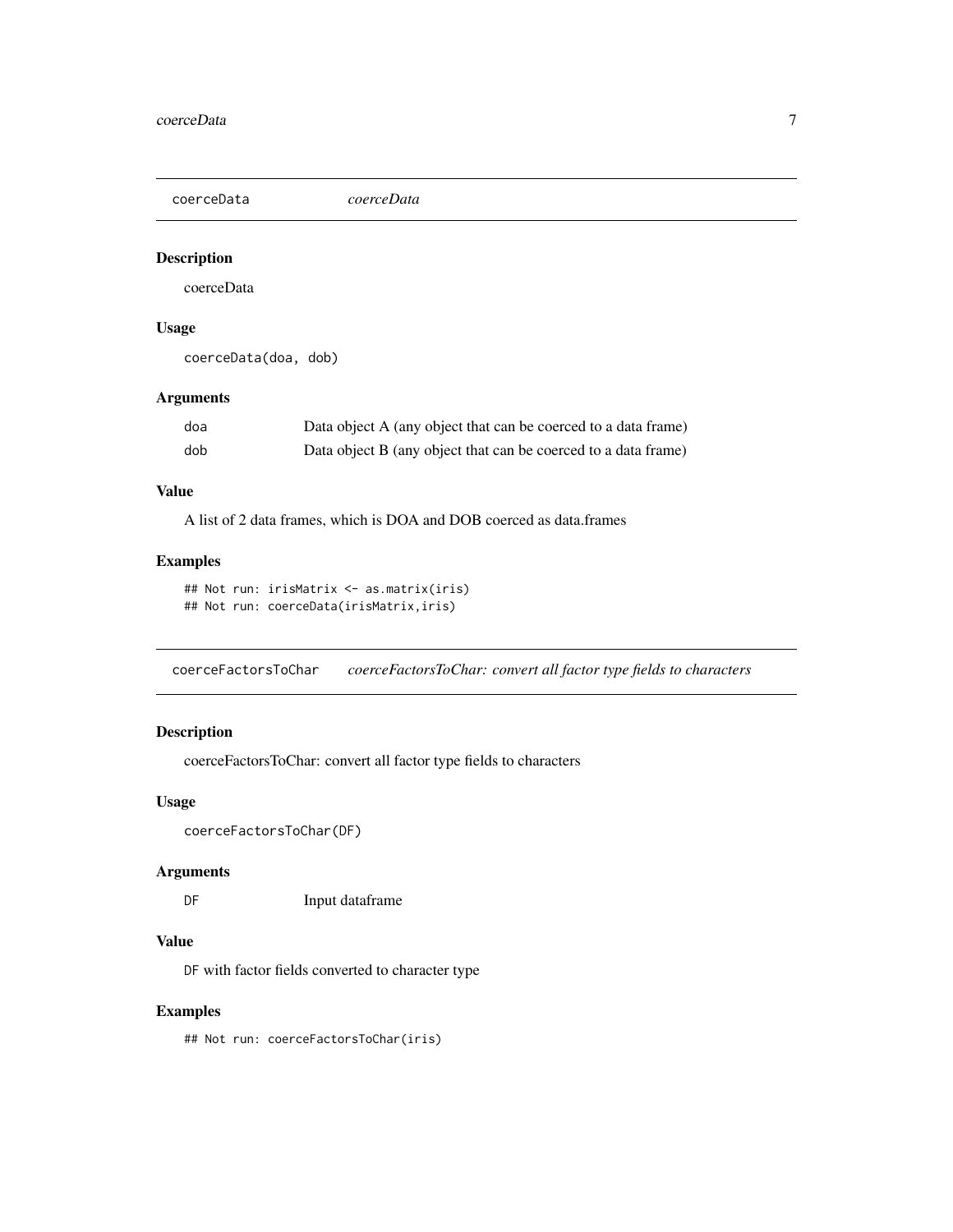<span id="page-7-0"></span>

collapseClasses. Collapse the classes of an object to a single string

#### Usage

```
collapseClasses(x)
```
#### Arguments

x any object

#### Value

a string listing the classes of x, separated by commas

#### Examples

```
## Not run: collapseClasses(iris)
## Not run: collapseClasses("hello")
```
colsWithUnequalValues *colsWithUnequalValues: a dataframe summarising a column with unequal values*

### Description

colsWithUnequalValues: a dataframe summarising a column with unequal values

### Usage

```
colsWithUnequalValues(x, mismatches)
```
#### Arguments

|            | the column to be considered                       |
|------------|---------------------------------------------------|
| mismatches | - a mismatches object from an dataCompareR object |

#### Value

data frame with a summary of the mismatching column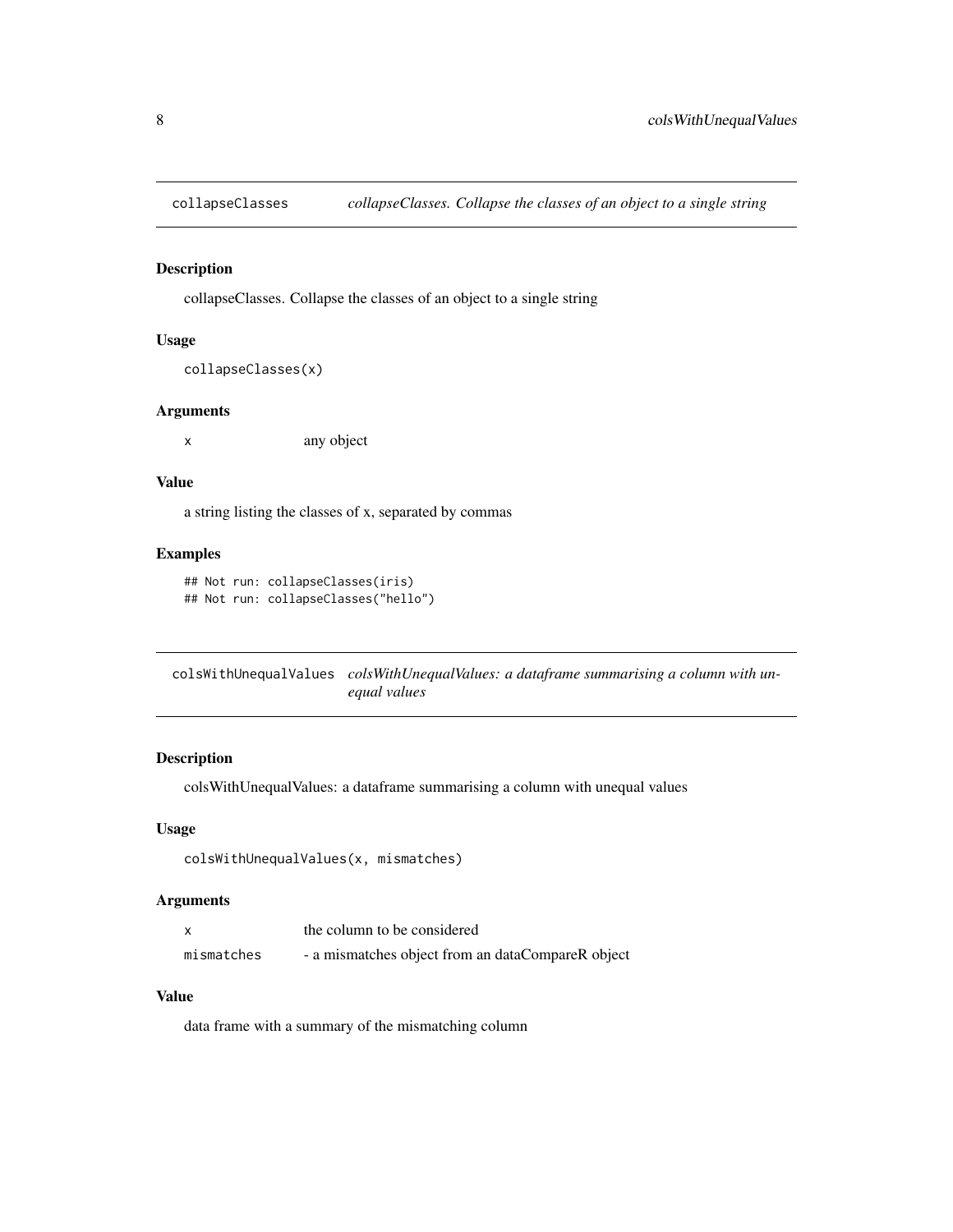<span id="page-8-0"></span>

Compare data. Wrapper for comparison functionality.

#### Usage

compareData(DFA, DFB, keys = NULL, maxMismatches)

### Arguments

| <b>DFA</b>    | dataframe as returned from prepareData                                                                                                                                                   |
|---------------|------------------------------------------------------------------------------------------------------------------------------------------------------------------------------------------|
| DFB.          | dataframe as returned from prepareData                                                                                                                                                   |
| keys          | vector of chars - names of index variables                                                                                                                                               |
| maxMismatches | Integer. The max number of mismatches to assess, after which dataCompareR<br>will stop (without producing a dataCompareR object). Designed to improve<br>performance for large datasets. |

#### Value

mismatchObject containing mismatch data for each of the variables in the dataframes

#### Examples

```
## Not run: compareData(iris, iris)
## Not run: iris2 <- iris
## Not run: iris2[1,1] <- 5.2
## Not run: iris2[2,1] <- 5.2
## Not run: compareData(iris, iris2)
## Not run: compareData(pressure, pressure, keys = 'temperature')
```
compareNames *compareNames : compare the intersect of colInfoA and colInfoB and return boolean of matched columns for each data frame*

### Description

compareNames : compare the intersect of colInfoA and colInfoB and return boolean of matched columns for each data frame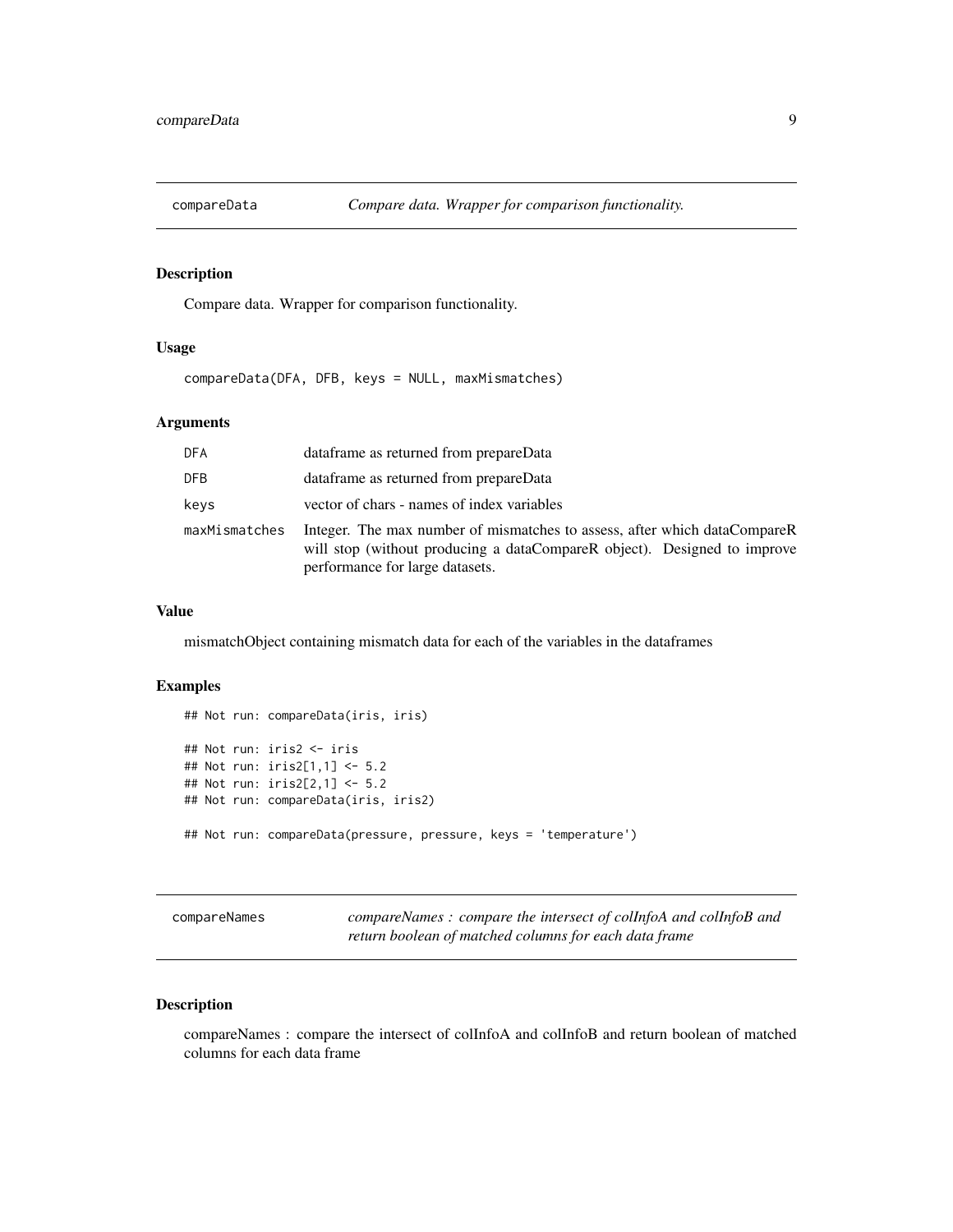### <span id="page-9-0"></span>Usage

```
compareNames(colInfoA, colInfoB)
```
### Arguments

| colInfoA | input data frames with original and treated column names |
|----------|----------------------------------------------------------|
| colInfoB | input data frames with original and treated column names |

createAntiSubset *Create a dataframe of the rows that don't match*

### Description

Create a dataframe of the rows that don't match

### Usage

```
createAntiSubset(index_antisubset, original_keys, index_key, df)
```
### Arguments

| index antisubset |                                 |  |
|------------------|---------------------------------|--|
|                  | Vector of mismatching indices   |  |
|                  | original_keys A character array |  |
| index_kev        | A character array               |  |
| df               | A data frame                    |  |

### Value

A dataframe containing the dropped rows

| createCleaningInfo | Converts cleaning info into a format consumable by updateCompare- |
|--------------------|-------------------------------------------------------------------|
|                    | Object.                                                           |

### Description

Converts cleaning info into a format consumable by updateCompareObject.

### Usage

createCleaningInfo(compObj, cleaningInfo)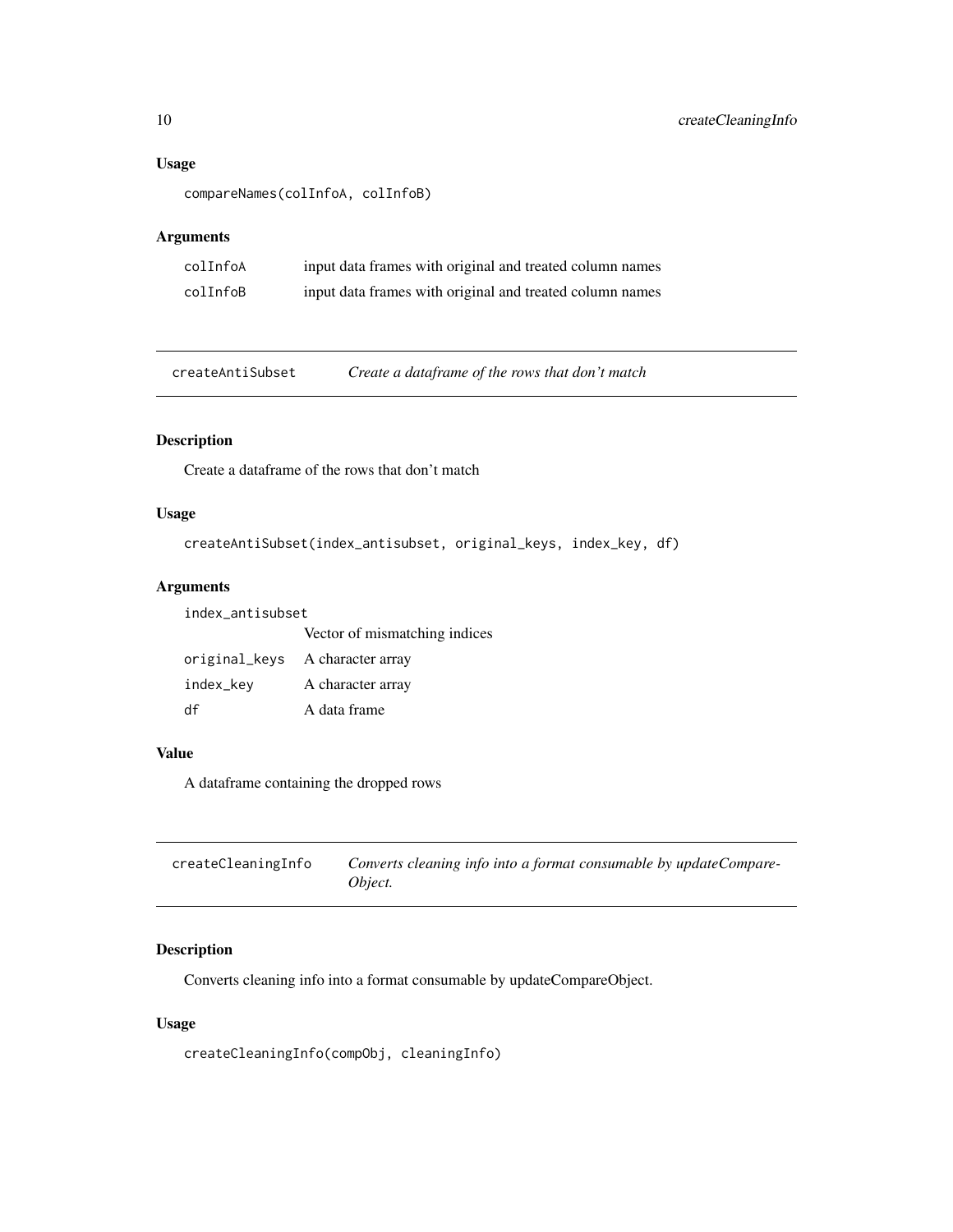### <span id="page-10-0"></span>createColMatching 11

#### Arguments

| compObj      | dataCompareRobject to be updated |
|--------------|----------------------------------|
| cleaningInfo | list of cleaning information     |

### Value

compObj updated dataCompareRobject

| createColMatching | Converts the output of the column matching logic to something con- |
|-------------------|--------------------------------------------------------------------|
|                   | sumable by updateCompareObject.                                    |

### Description

Converts the output of the column matching logic to something consumable by updateCompareObject.

### Usage

```
createColMatching(compObj, colMatchInfo)
```
### Arguments

| compObj      | dataCompareRobject instance to be updated  |
|--------------|--------------------------------------------|
| colMatchInfo | List output from the column matching logic |

#### Value

compObj updated with colMatching block

createCompareObject *Generates an empty list of the correct class to store results*

### Description

Generates an empty list of the correct class to store results

### Usage

```
createCompareObject()
```
### Value

A list of class dataCompareRObject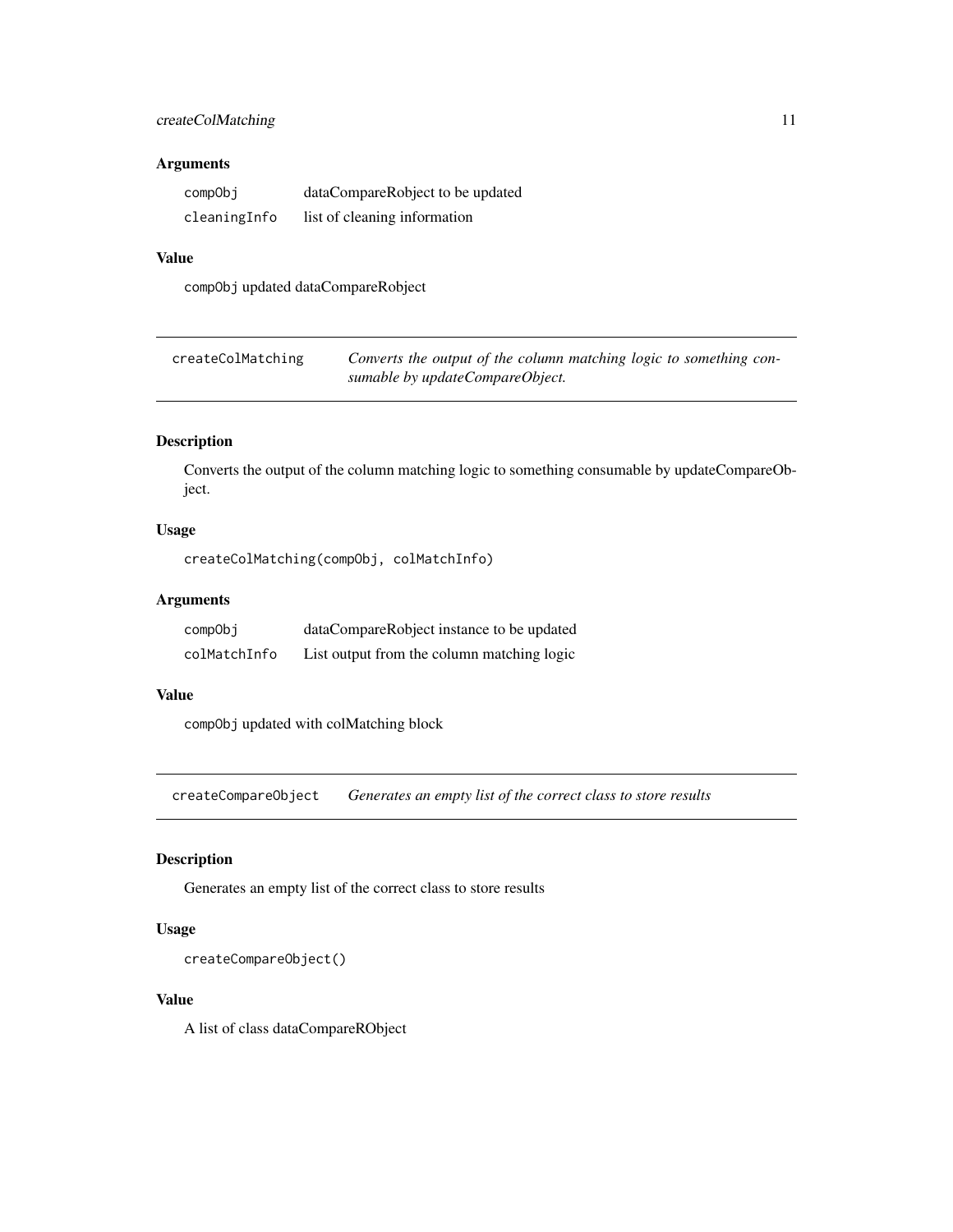<span id="page-11-0"></span>createMeta *Takes the raw info for the meta block of the output and puts it in a format usable by the updateCompareObject function*

### Description

Takes the raw info for the meta block of the output and puts it in a format usable by the updateCompareObject function

#### Usage

```
createMeta(dataCompareRobject, DFA, DFB, arguments, timestamp, roundDigits)
```
### Arguments

dataCompareRobject

|             | Object of class dataCompareRobject                                                                          |
|-------------|-------------------------------------------------------------------------------------------------------------|
| DFA         | First data set passed in to the dataCompareR function                                                       |
| DFB         | Second data set passed in to the dataCompareR function                                                      |
| arguments   | Collection of arguments passed to compare object with labels that match the<br>dataCompareR arg definitions |
| timestamp   | Timestamp                                                                                                   |
| roundDigits | The number of digits to round to, using round                                                               |
|             |                                                                                                             |

#### Value

dataCompareRobject

createMismatches *Create mismatch object*

### Description

Create mismatch object

### Usage

```
createMismatches(compObj, misObj, keys)
```
### Arguments

| compObi | RCompareObject, output from processFlow                                      |
|---------|------------------------------------------------------------------------------|
| misObi  | MismatchObject, output from compareData (processFlow)                        |
| kevs    | Character vector, the keys matched on, to allow removal of any extra columns |
|         | introduced by the compare process                                            |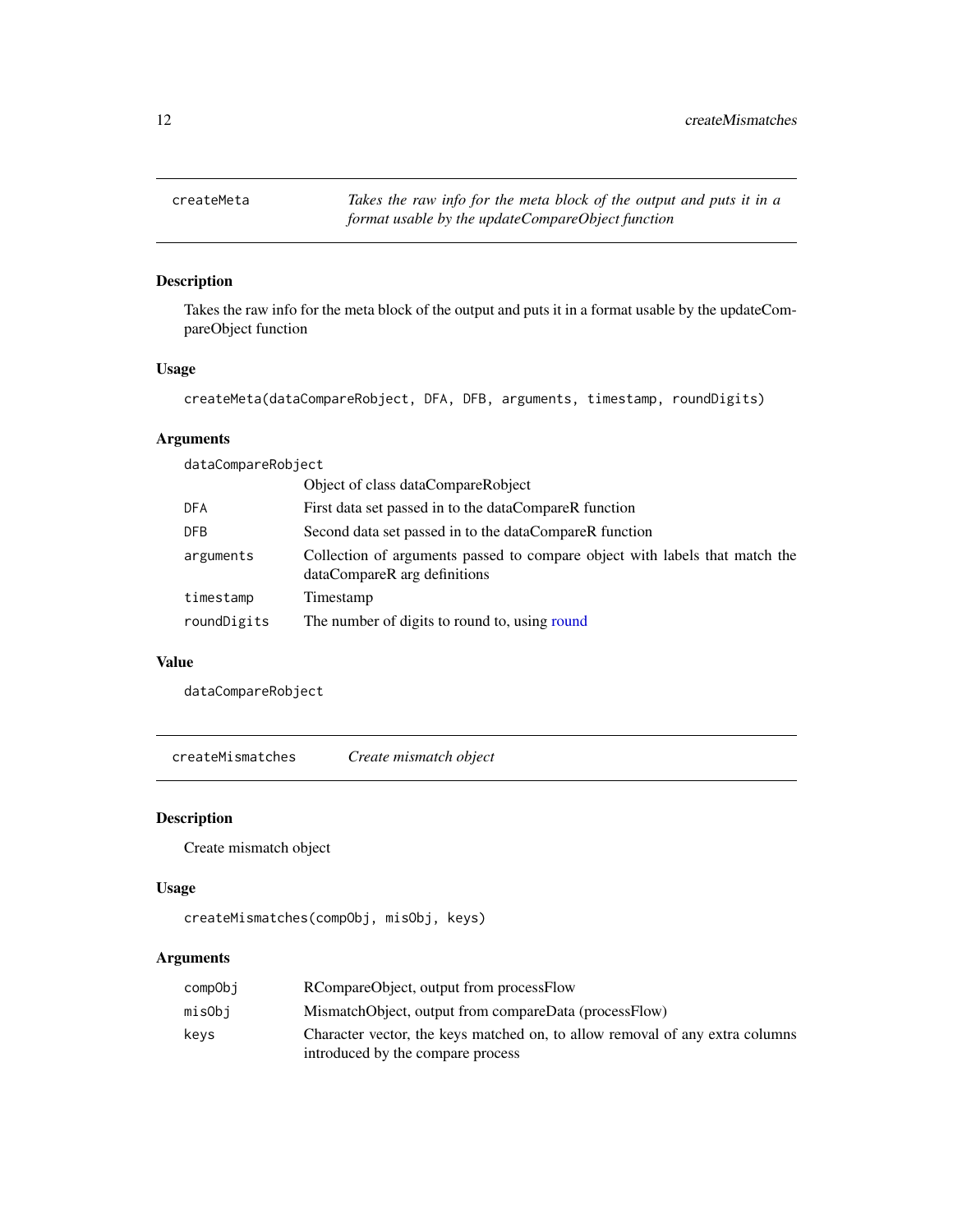### <span id="page-12-0"></span>createMismatchObject 13

### Value

The mismatch object

createMismatchObject *Create mismatch object*

### Description

Create mismatch object

#### Usage

```
createMismatchObject(dat_a, dat_b, dat_eq, str_index)
```
#### Arguments

| dat_a      | dataframe, output from prepareData              |
|------------|-------------------------------------------------|
| dat b      | dataframe, output from prepareDate              |
| dat_eq     | dataframe, output from locateMismatches         |
| str_index. | vector of index variables (could have length 1) |

#### Value

An dataCompareR mismatch object

#### Examples

## Not run: createMismatchObject(dataA, dataB, mism, idx)

| createReportText | createReportText: prepares text which is used in the summary report  |
|------------------|----------------------------------------------------------------------|
|                  | Saves R markdown and HTML reports in the area specified by the user. |
|                  | Reports are called RcompareReport.Rmd (.html) Uses knitr package to  |
|                  | create tables in the markdown (createReportText function) and HTML   |
|                  | report.                                                              |

#### Description

createReportText: prepares text which is used in the summary report Saves R markdown and HTML reports in the area specified by the user. Reports are called RcompareReport.Rmd (.html) Uses knitr package to create tables in the markdown (createReportText function) and HTML report.

#### Usage

createReportText(x)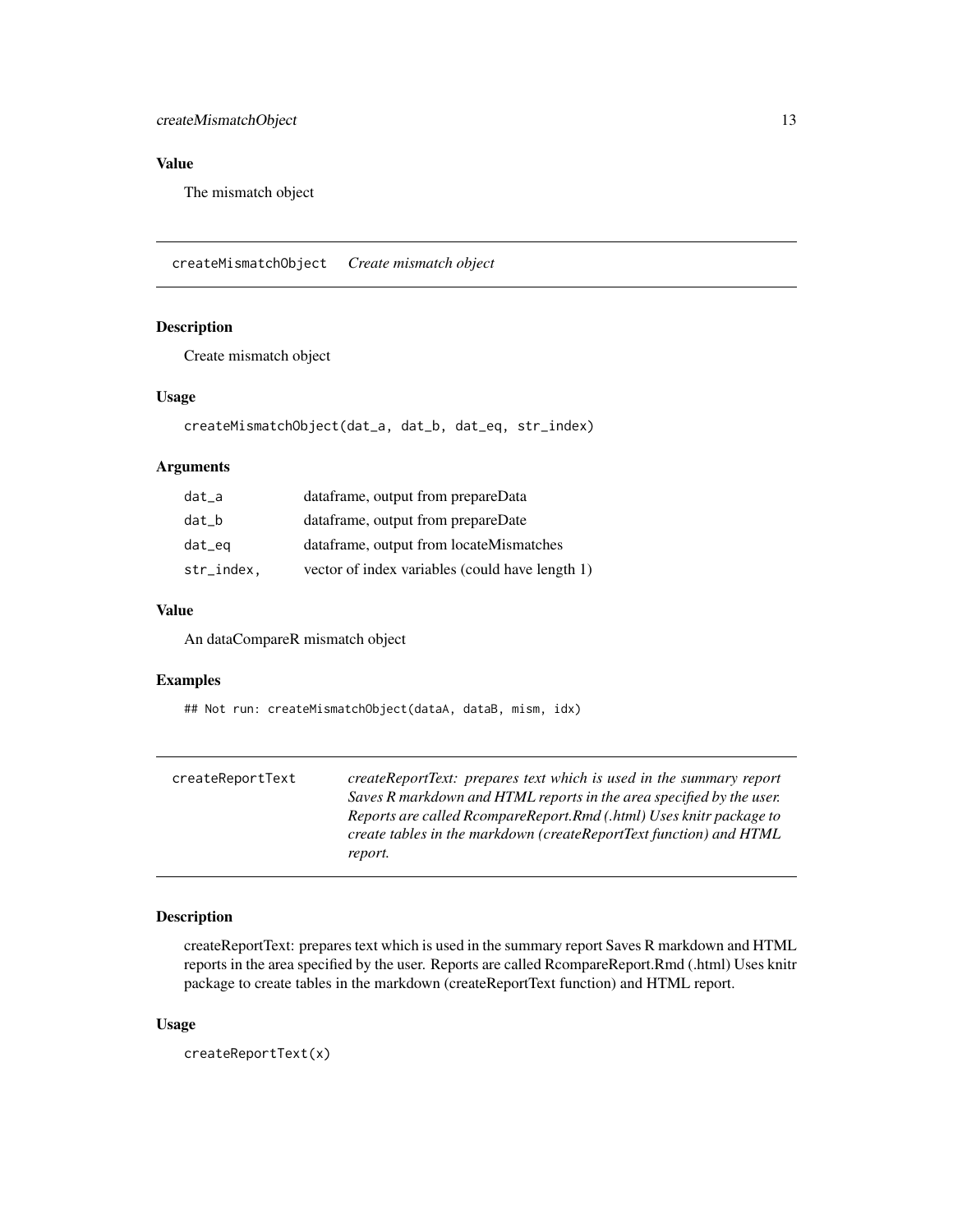### <span id="page-13-0"></span>Arguments

x input object which summary comparison information

### Value

text in R markdown format

### Examples

## Not run: createReportText(x=MysummaryCompareObject)

| createRowMatching | function for updating a compare object with information passed to it |
|-------------------|----------------------------------------------------------------------|
|                   | from the match rows function                                         |

### Description

function for updating a compare object with information passed to it from the match rows function

### Usage

```
createRowMatching(compObj, x, matchKey)
```
### Arguments

| compObi      | dataCompareRobject to be updated                                                                  |
|--------------|---------------------------------------------------------------------------------------------------|
| $\mathsf{x}$ | Object of information with classes related to the relevant section of the data-<br>CompareRobject |
| matchKey     | the list of keys based on which the row matching was performed                                    |

### Value

compObj Updated dataCompareRobject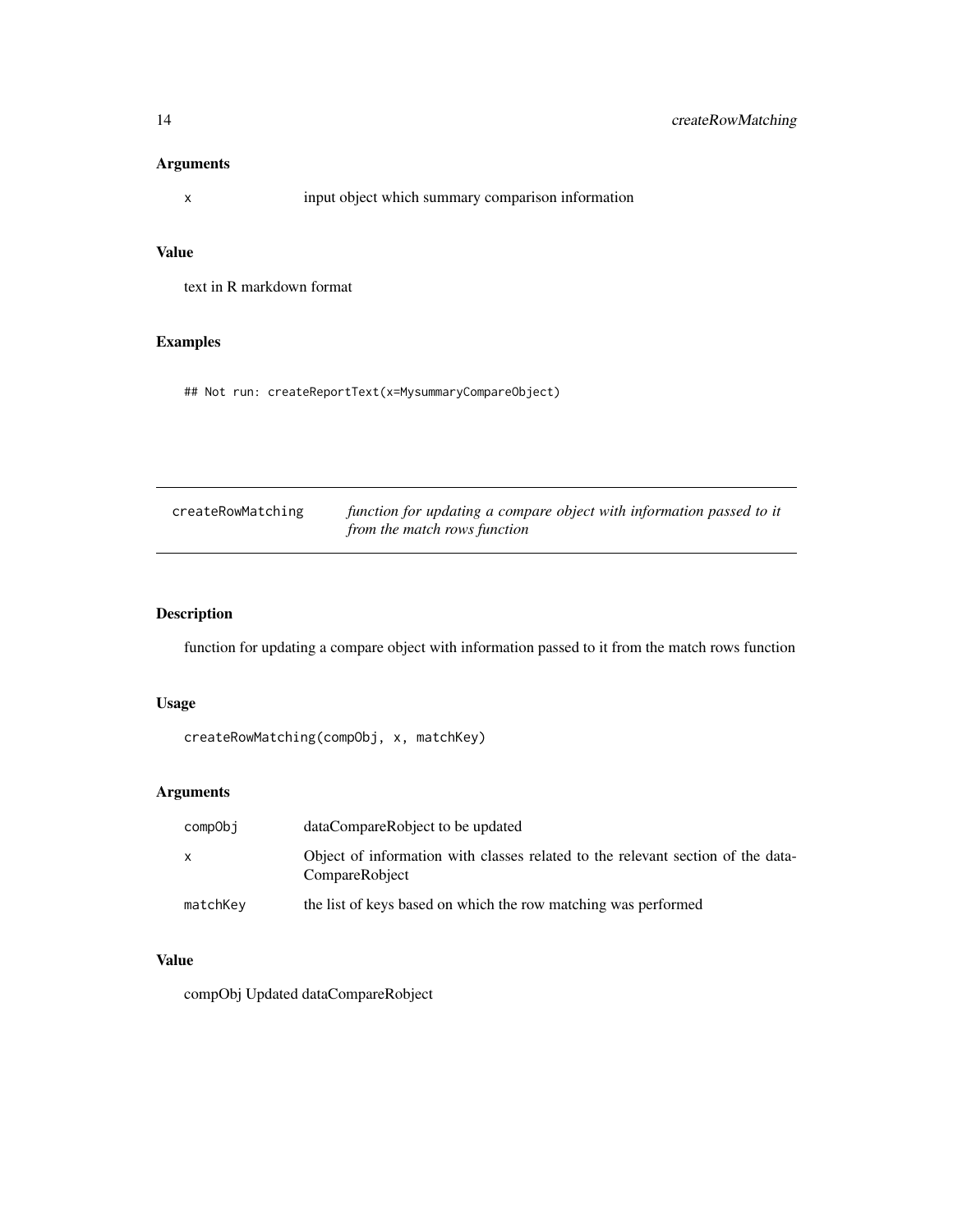<span id="page-14-1"></span><span id="page-14-0"></span>createTextSummary *createTextSummary: create a text based summary of an dataCompareR object*

### Description

createTextSummary: create a text based summary of an dataCompareR object

### Usage

createTextSummary(x, ...)

### Arguments

|          | an dataCompareR object                 |
|----------|----------------------------------------|
| $\cdots$ | Arguments passed on to other functions |

#### Value

cat's lines to the screen (or to be captured) cat(newLine)

currentObjVersion *Place to store and access the current object version.*

### Description

Place to store and access the current object version.

### Usage

currentObjVersion()

#### Value

currentVersion int of the version number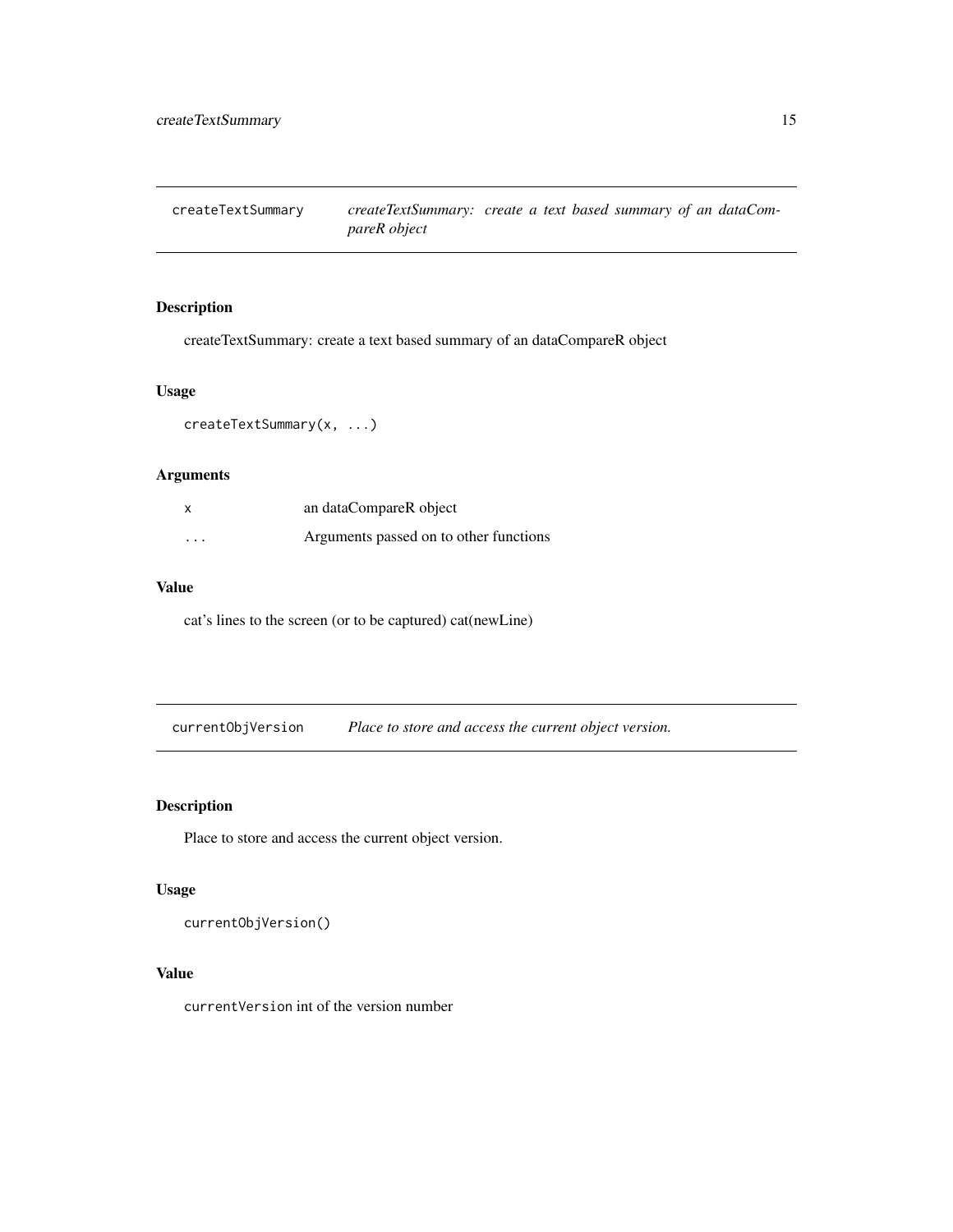<span id="page-15-0"></span>executeCoercions *executeCoercions:*

### Description

executeCoercions:

### Usage

executeCoercions(DFA, DFB, WhitespaceTrim = TRUE)

#### Arguments

| <b>DFA</b> | Input dataframe A                                                                                                    |
|------------|----------------------------------------------------------------------------------------------------------------------|
| <b>DFB</b> | Input dataframe B                                                                                                    |
|            | WhitespaceTrim User defined boolean for whether leading/trailing white space is trimmed in<br>strings (TRUE / FALSE) |

#### Value

out list containing 3 data frames DFA, DFB and DataTypes

DFA Dataframe with factor fields converted to character type and white space trimming (if option is selected by the user)

DFB Dataframe with factor fields converted to character type and white space trimming (if option is selected by the user)

DataTypes Dataframe with field types before and after cleaning for both DFA and DFB

#### Examples

## Not run: executeCoercions(DFA=iris,DFB=iris,WhitespaceTrim= TRUE)

<span id="page-15-1"></span>generateMismatchData *Extract data from a dataCompareR comparison*

#### Description

Produces a list of two data frames, containing the mismatched rows from the two input tables

Note that this function requires the user to pass in the two data frames used in the initial comparison. If this data does not match that used for the generation of the dataCompareR object the results produced will not be accurate.

#### Usage

```
generateMismatchData(x, dfA, dfB, ...)
```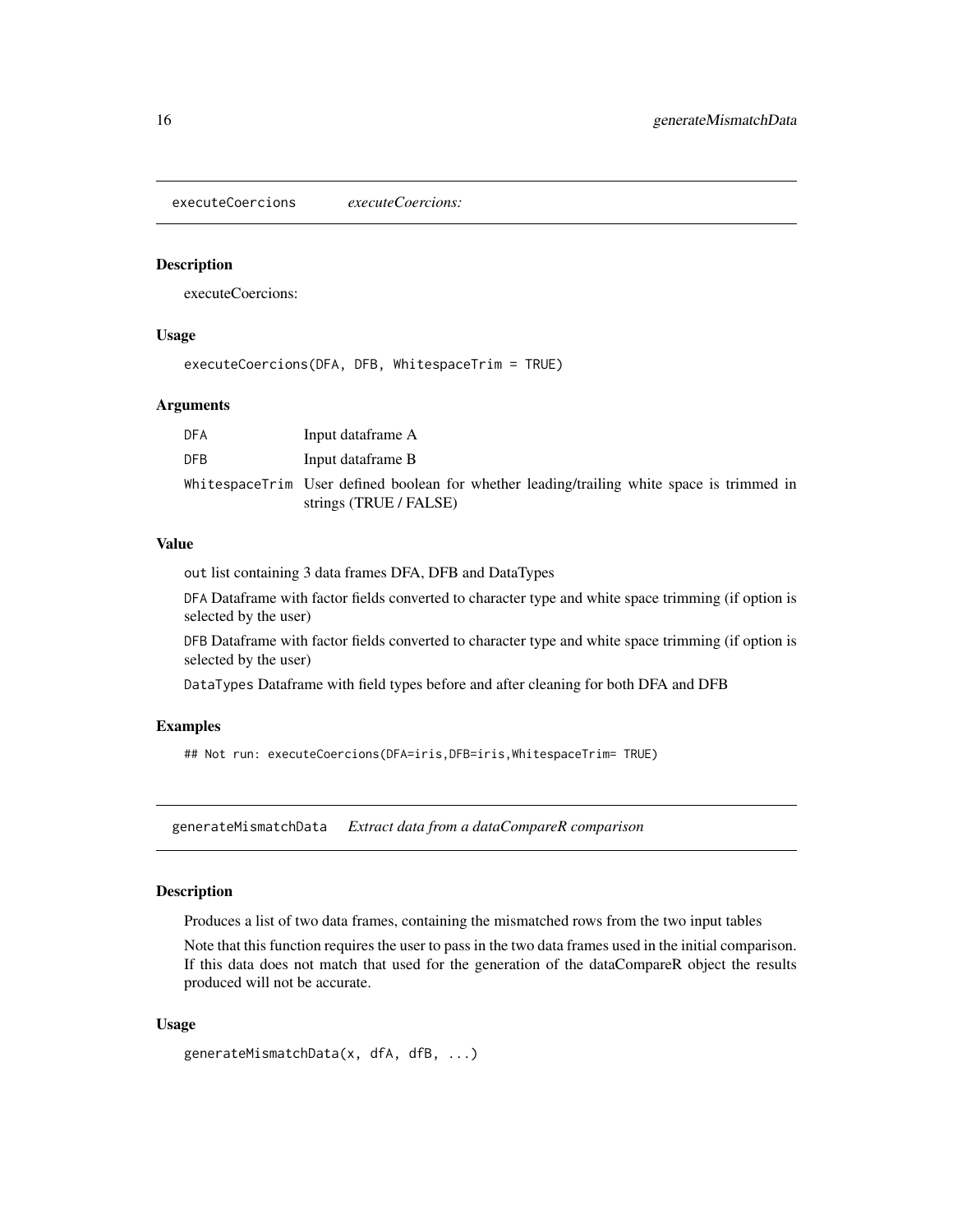### <span id="page-16-0"></span>getCoercions 17

#### Arguments

| $\mathsf{x}$      | A dataCompareRobject.                                                                                              |
|-------------------|--------------------------------------------------------------------------------------------------------------------|
| dfA               | Data frame (or object coercable to a data frame). One of the two data frames<br>used in the initial rCompare call. |
| dfB               | Data frame (or object coercable to a data frame). One of the two data frames<br>used in the initial rCompare call. |
| $\cdot\cdot\cdot$ | Unused currently, may be used in future                                                                            |

### Value

mismatchData A list containing two objects: mismatched rows in first data object and mismatched rows in second data object

### See Also

Other dataCompareR.functions: [print.dataCompareRobject\(](#page-27-1)), [rCompare\(](#page-29-1)), [saveReport\(](#page-31-1)), summary.dataCompareRob

getCoercions *Subsets on the variables that have a coercion.*

### Description

Subsets on the variables that have a coercion.

#### Usage

```
getCoercions(typesDf)
```
#### Arguments

typesDf Dataframe of type information from the executeCoercion function

### Value

coercedT Subset version of typesDf where a coercion occurred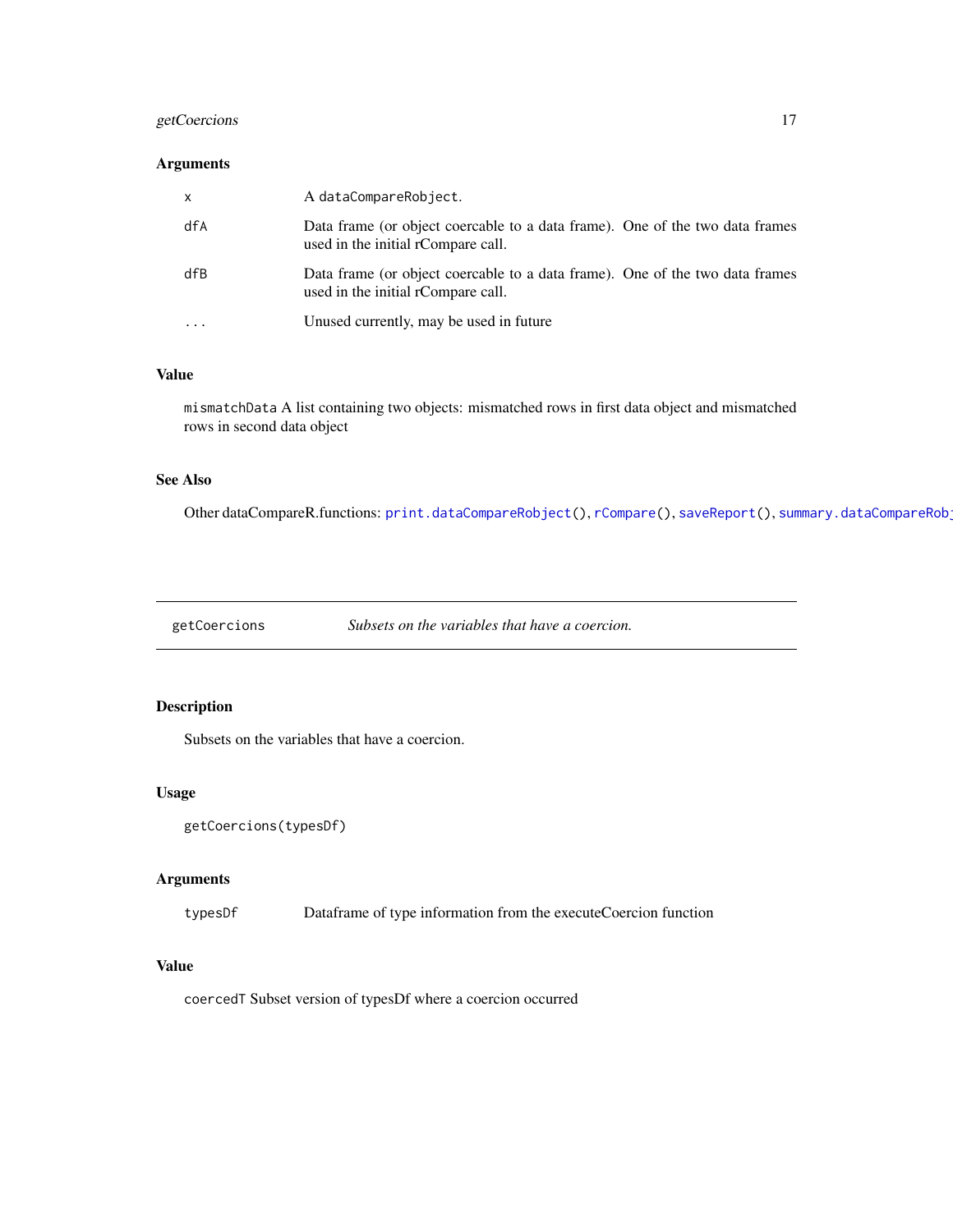<span id="page-17-0"></span>

Extracts the column names only in one data frame from a table of match information

### Usage

```
getMismatchColNames(colMatchInfo, colNameCol, matchFlagCol)
```
### Arguments

| colMatchInfo | Dataframe with column names, match flag  |
|--------------|------------------------------------------|
| colNameCol   | Name of the column with the column names |
| matchFlagCol | Name of the column with the match flag   |

### Value

Vector of column names that do not match

is.dataCompareRobject *Check object is of class dataCompareRobject*

### Description

Check object is of class dataCompareRobject

### Usage

is.dataCompareRobject(x)

#### Arguments

x An object

### Value

A boolean: TRUE if object is class dataCompareRobject and FALSE if not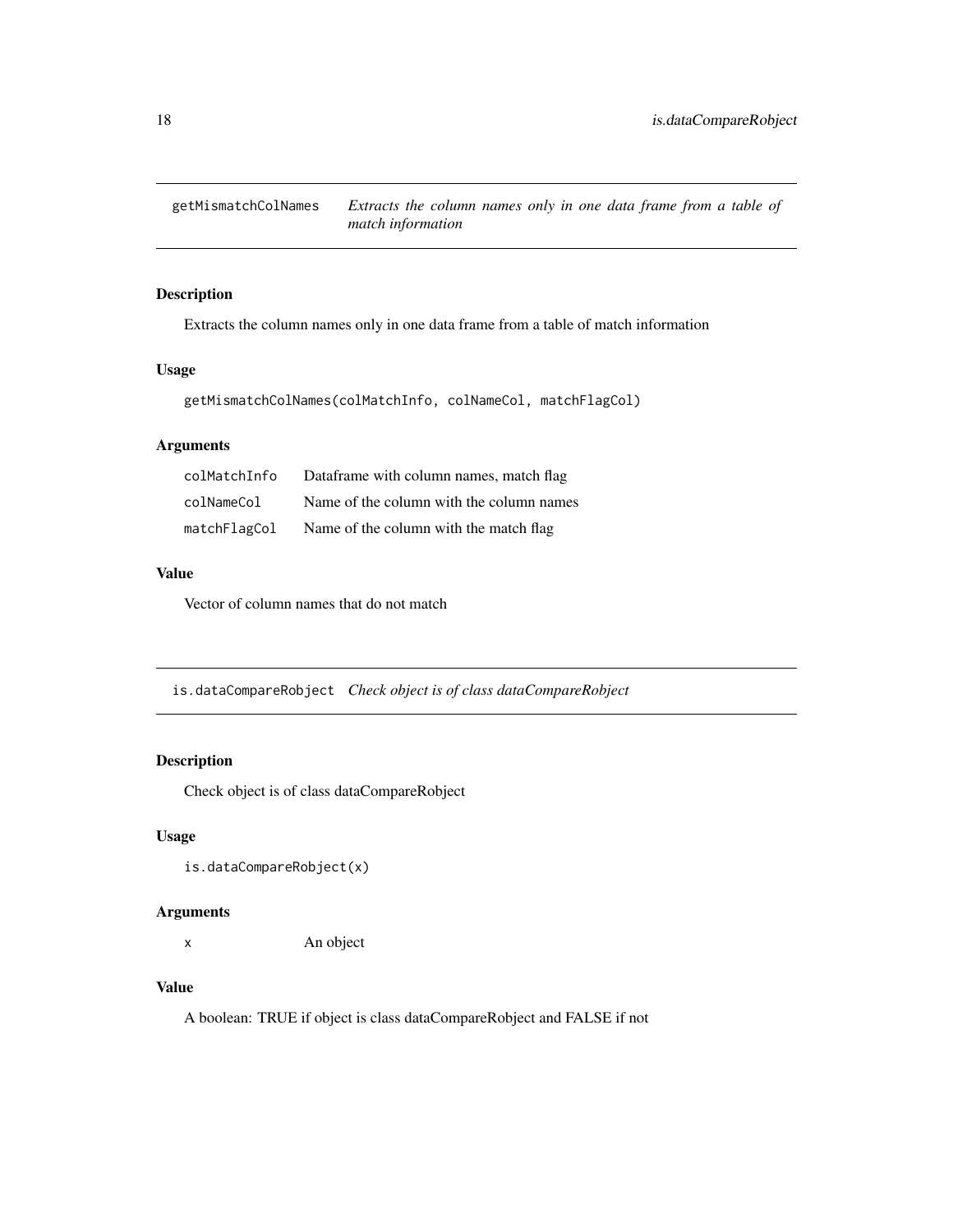<span id="page-18-0"></span>

isNotNull: is object not null

#### Usage

isNotNull(x)

### Arguments

x an object

### Value

boolean is object null T/F

### Examples

## Not run: isNotNull(NULL) ## Not run: isNotNull(5)

isSingleNA *isSingleNA*

### Description

Boolean function - T if x is a single NA. False otherwise.

### Usage

isSingleNA(x)

#### Arguments

x literally anything

### Value

boolean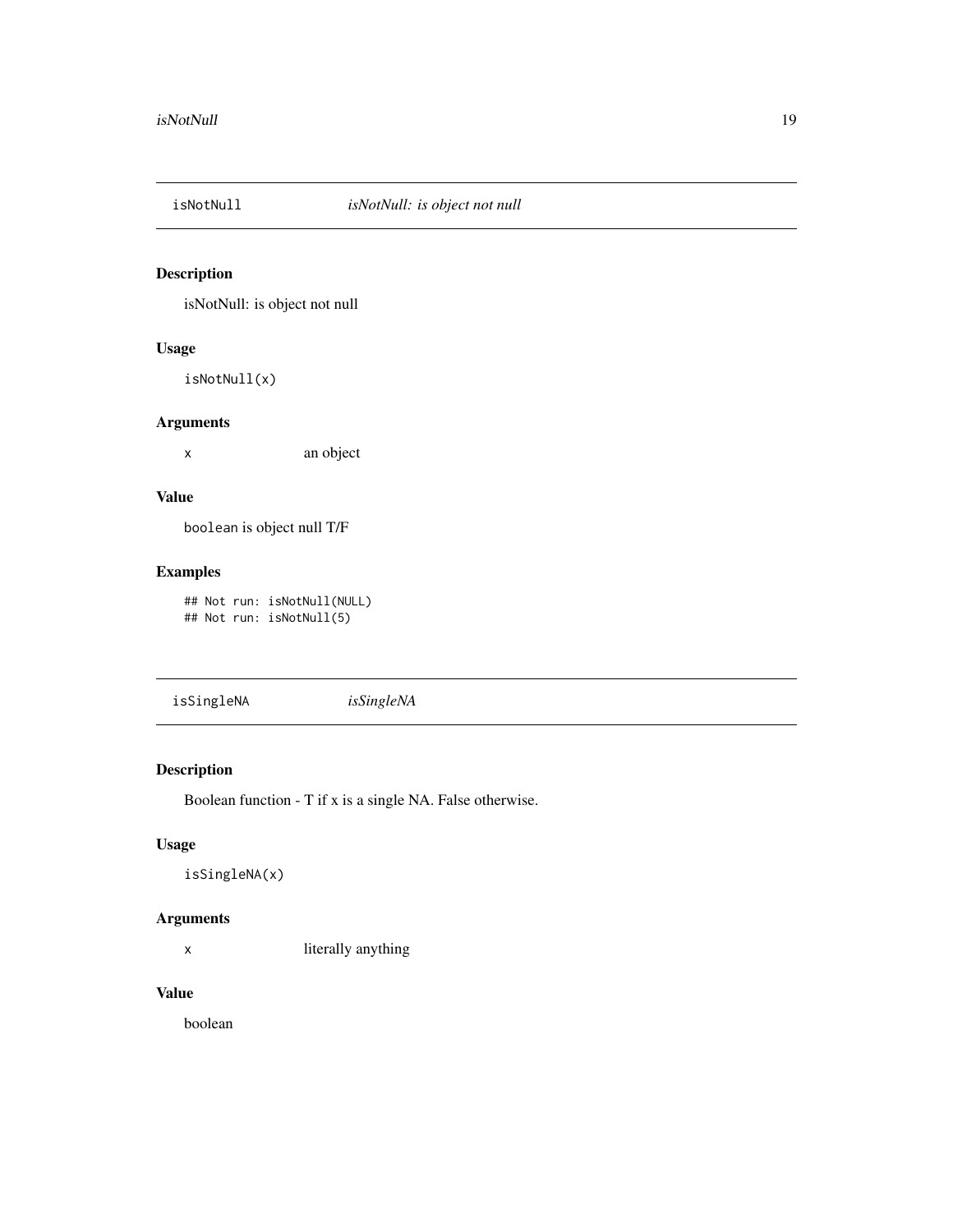<span id="page-19-0"></span>listObsNotVerbose *listObsNotVerbose*

### Description

Return a summary of mismatching data

### Usage

listObsNotVerbose(i, x, uniquevarlist, nObs)

### Arguments

|              | The position of the element we want to compare       |
|--------------|------------------------------------------------------|
| $\mathsf{x}$ | An dataCompareR object                               |
|              | uniquevarlist A list of the variables in the compare |
| n0bs         | How many observations to return                      |

### Value

A list of mismatching observations from start/end of mismatches

| listObsVerbose | listObsVerbose |  |
|----------------|----------------|--|
|                |                |  |

### Description

Return all mismatching data

### Usage

listObsVerbose(i, x)

### Arguments

| The position of the element we want to compare |
|------------------------------------------------|
| An dataCompareR object                         |

### Value

A list of mismatching observations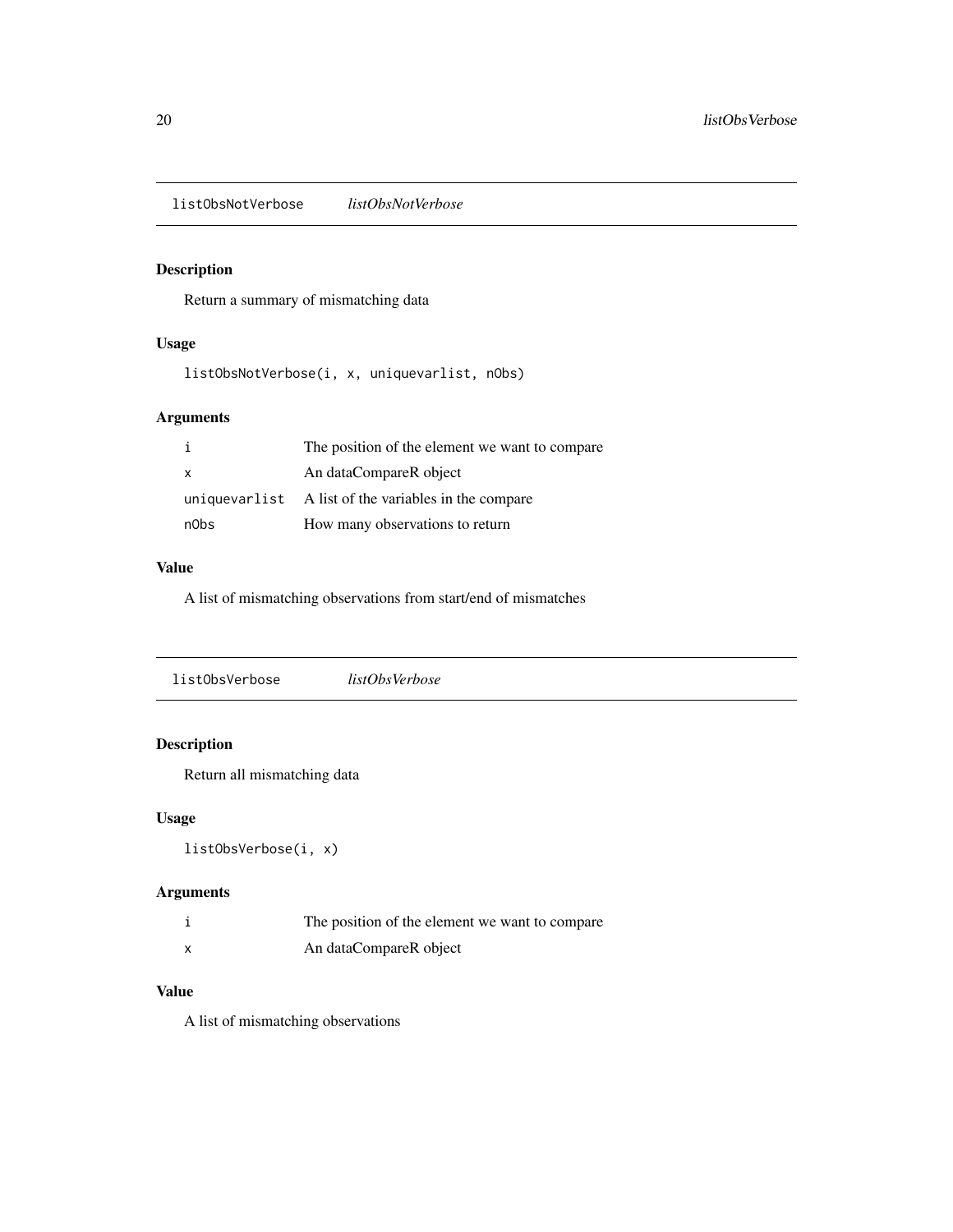<span id="page-20-0"></span>locateMismatches *Checks whether elements in two input data frames are equal.*

#### Description

Checks whether elements in two input data frames are equal.

#### Usage

```
locateMismatches(DFA, DFB, keys = NULL, maxMismatches = NA)
```
#### Arguments

| <b>DFA</b>    | input data frame                                                                                                                                                                         |
|---------------|------------------------------------------------------------------------------------------------------------------------------------------------------------------------------------------|
| <b>DFB</b>    | input data frame                                                                                                                                                                         |
| keys          | character vector of index variables                                                                                                                                                      |
| maxMismatches | Integer. The max number of mismatches to assess, after which dataCompareR<br>will stop (without producing a dataCompareR object). Designed to improve<br>performance for large datasets. |

### Value

data frame containing keys and boolean logic of match/no match for each element If data types are not equal returns FALSE. Treats NA and NaN as unequal.

|--|

### Description

Correct syntactically invalid Keys

#### Usage

```
makeValidKeys(keys)
```
#### Arguments

keys A character vector

#### Value

A character vector with syntactically valid names

#### Examples

```
## Not run: makeValidKeys(c(" hello", "__BAD NAME___")
```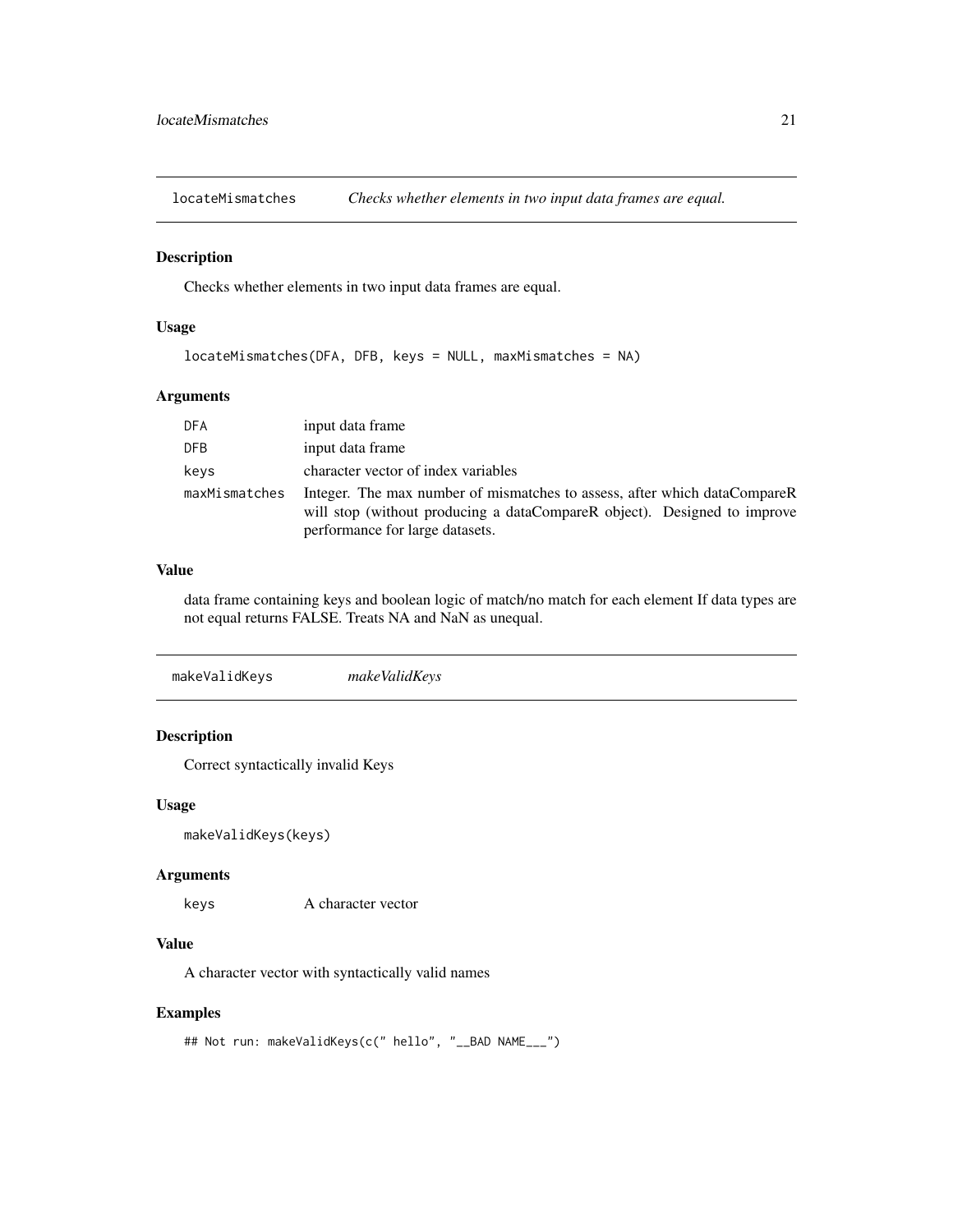<span id="page-21-0"></span>makeValidNames *makeValidNames*

#### Description

Correct syntactically invalid names in a data frame

#### Usage

makeValidNames(df)

### Arguments

df A data frame

### Value

A data frame with syntactically valid names

#### Examples

## Not run: makeValidNames(iris)

| matchColumns | matchColumns: create subset of DFA and DFB to contain matching |
|--------------|----------------------------------------------------------------|
|              | column names for both data frames                              |

### Description

matchColumns : create subset of DFA and DFB to contain matching column names for both data frames

#### Usage

matchColumns(DFA, DFB)

### Arguments

| DFA | input data frame |
|-----|------------------|
| DFB | input data frame |

#### Value

matchColOut named list of data frames. subsetA,subsetB contain only columns common to both data frames. colInfoA,colInfoB contain mapping of column names from original to treated and boolean indicator of common columns.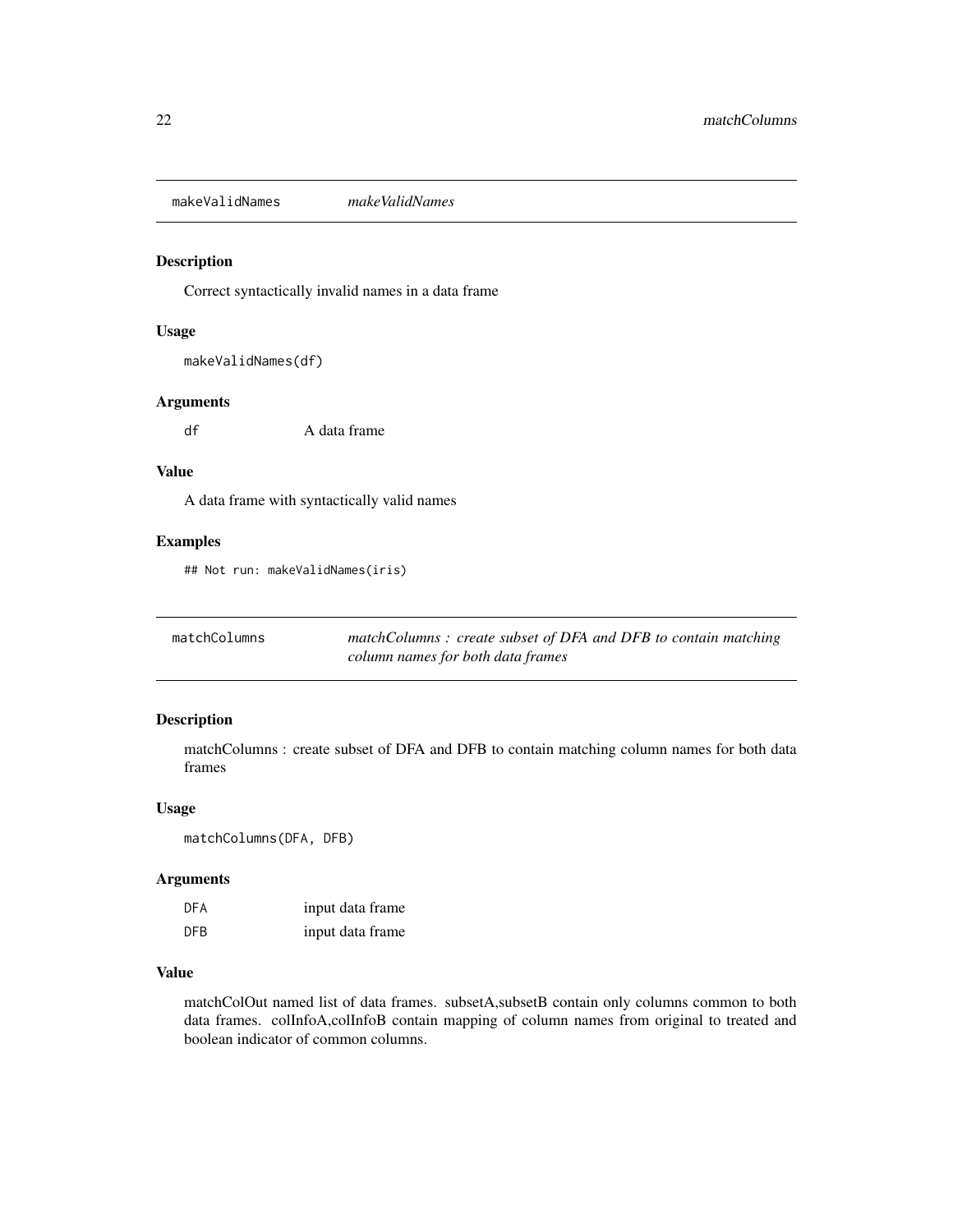<span id="page-22-0"></span>

Generate two dataframes that contain the same rows based on a two-column index

#### Usage

```
matchMultiIndex(df_a, df_b, indices)
```
### Arguments

| df a    | A dataframe   |
|---------|---------------|
| df b    | A dataframe   |
| indices | A char vector |

#### Value

A list containing the two dataframes, subsetted by shared indices, and a list which itself contains the vectors for the dropped rows

| matchNoIndex | Generate two dataframes that contain the same rows based on a two- |
|--------------|--------------------------------------------------------------------|
|              | column index                                                       |

### Description

Generate two dataframes that contain the same rows based on a two-column index

#### Usage

matchNoIndex(df\_a, df\_b)

#### Arguments

| df a | A dataframe |
|------|-------------|
| df b | A dataframe |

#### Value

A list containing the two dataframes, subsetted to the size of the smaller one, and a list containing vectors of the rows dropped.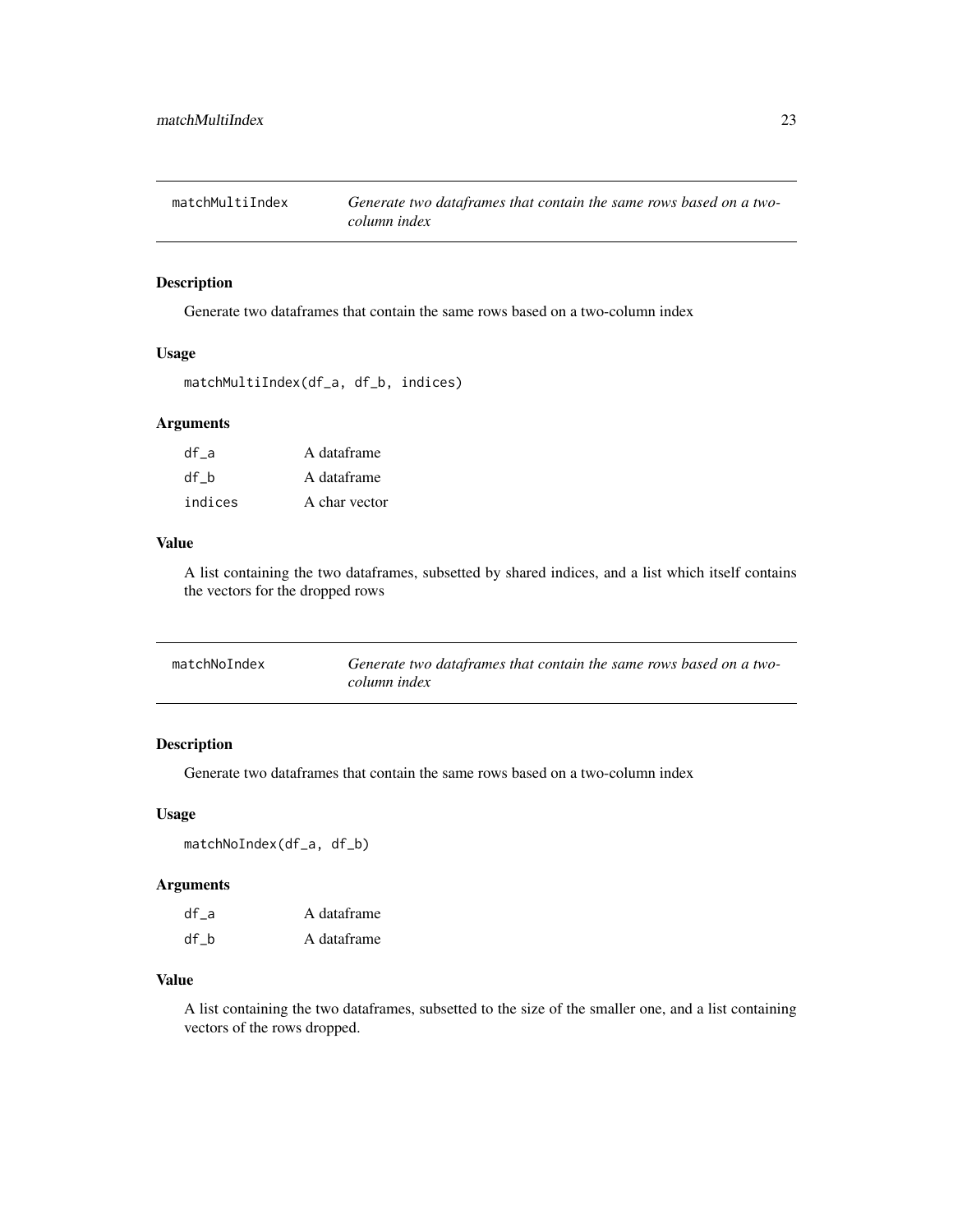<span id="page-23-0"></span>

Generate two dataframes and returns subsets of these dataframes that have shared rows.

#### Usage

```
matchRows(df_a, df_b, indices = NA)
```
### Arguments

| df a    | A dataframe                                                                   |
|---------|-------------------------------------------------------------------------------|
| df b    | A dataframe                                                                   |
| indices | The indices to match rows between df a and df b. Can be NA, single character, |
|         | or a vector of characters                                                     |

#### Value

A list containing the two dataframes, subsetted by shared indices, and a list which itself contains dataframes for the dropped rows

| matchSingleIndex | Generate two dataframes that contain the same rows based on a single |
|------------------|----------------------------------------------------------------------|
|                  | index                                                                |

### Description

Generate two dataframes that contain the same rows based on a single index

#### Usage

```
matchSingleIndex(df_a, df_b, index_key, original_keys)
```
### Arguments

| df a      | A dataframe                      |
|-----------|----------------------------------|
| df b      | A dataframe                      |
| index_key | A character vector               |
|           | original_keys A character vector |

#### Value

A list containing the two dataframes, subsetted by shared indices, and a list which itself contains the vectors for the dropped rows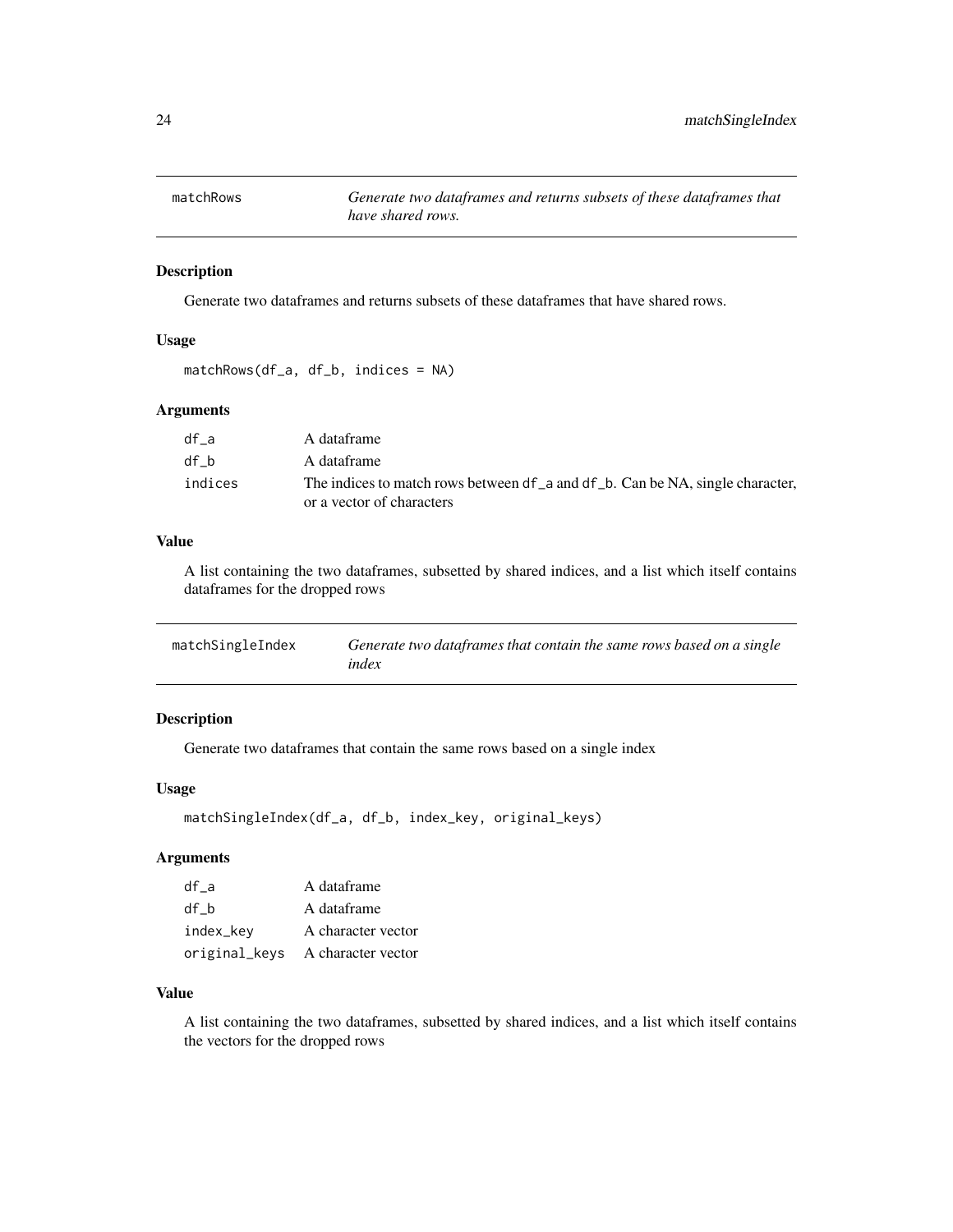<span id="page-24-0"></span>

Creates a list of info about the dataframe.

### Usage

```
metaDataInfo(name, df)
```
### Arguments

| name | The variable name of the df from the dataCompareR function call |
|------|-----------------------------------------------------------------|
| df   | A data frame                                                    |

#### Value

dfInfo A list of info about the data frame

mismatchHighStop *mismatchHighStop Checks if we've exceeded threshold of mismatches*

### Description

mismatchHighStop Checks if we've exceeded threshold of mismatches

#### Usage

```
mismatchHighStop(trueFalseMatrix, maxMismatches)
```
### Arguments

trueFalseMatrix a matrix of true/false maxMismatches number of mismatches at which the routine stops

### Value

Nothing. Stops if threshold exceeded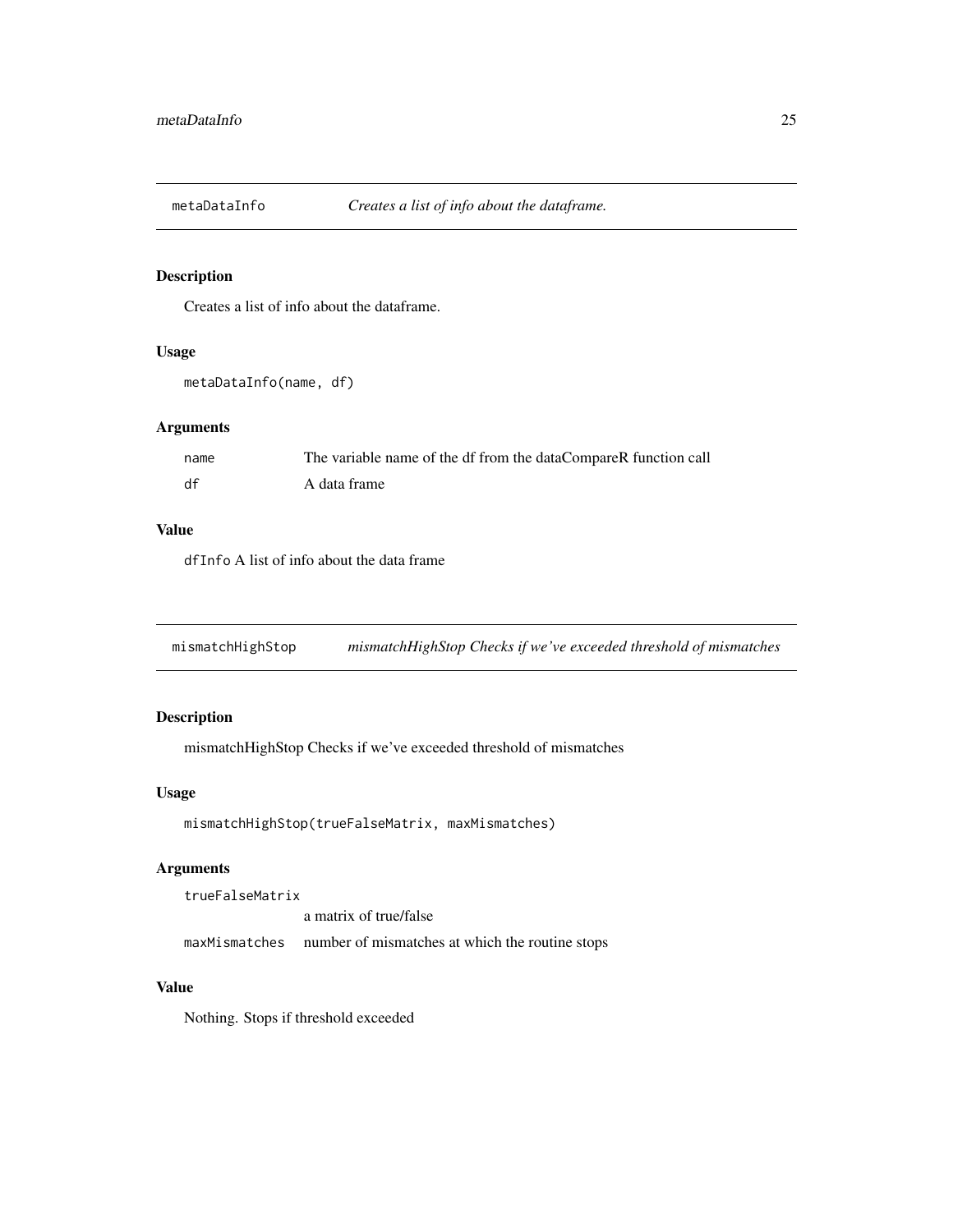<span id="page-25-0"></span>

orderColumns: order columns by treated column names

#### Usage

```
orderColumns(colInfo)
```
### Arguments

colInfo dataframe containing original and treated column names of DF

#### Value

ordered colInfo dataframe containing original and treated column names of DF

outputSectionHeader *outputSectionHeader: creates an outputSectionHeader*

### Description

outputSectionHeader: creates an outputSectionHeader

#### Usage

outputSectionHeader(headerName)

### Arguments

headerName a header name

### Value

character a character based section headers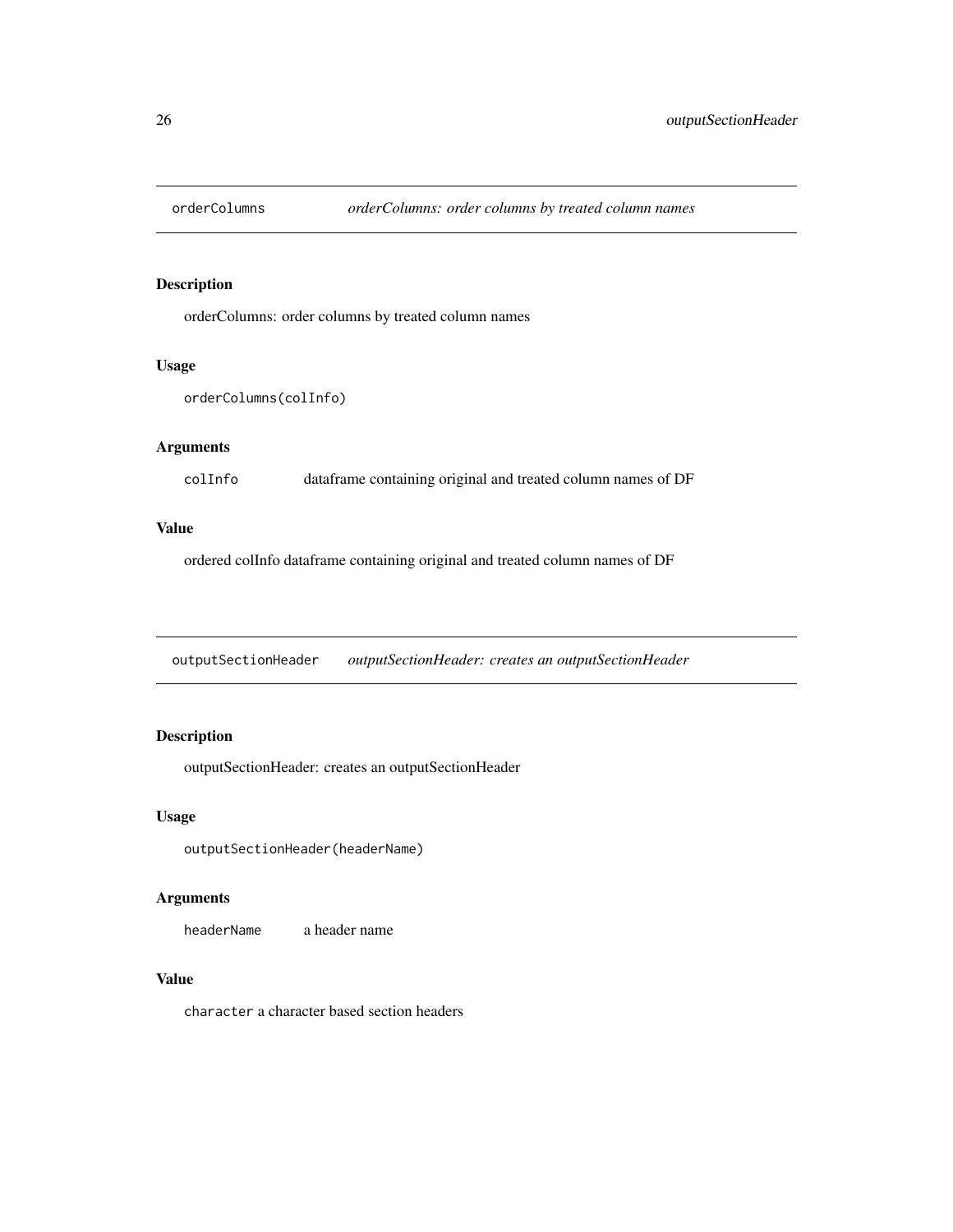<span id="page-26-0"></span>prepareData *prepareData Prepares data for comparison in 3 stages. 1. Match columns - filter dataframes to those columns that match and summarise differences 2. Match rows - filter dataframes to those rows that match and summarise differences 3. Coerce data*

### Description

prepareData Prepares data for comparison in 3 stages. 1. Match columns - filter dataframes to those columns that match and summarise differences 2. Match rows - filter dataframes to those rows that match and summarise differences 3. Coerce data

### Usage

prepareData(dfA, dfB, keys = NA, trimChars = TRUE)

### Arguments

| dfA       | data frame. The first data object. dataCompareR will attempt to coerce all data<br>objects to data frames.                                                                                                                   |
|-----------|------------------------------------------------------------------------------------------------------------------------------------------------------------------------------------------------------------------------------|
| dfB       | data frame. The second data object. dataCompareR will attempt to coerce all<br>data objects to data frames.                                                                                                                  |
| keys      | String. Name of identifier column(s) used to compare dfA and dfB. NA if no<br>identifier (row order will be used instead), a character for a single column name,<br>or a vector of column names to match of multiple columns |
| trimChars | Boolean. If true, strings and factors have white space trimmed before compari-<br>son.                                                                                                                                       |

### Value

dataCompareRObject containing details of the comparison

### Examples

```
## Not run: dfA <- iris
## Not run: dfB <- iris
## Not run: keys <- NA
## Not run: prepareData(dfA,dfB,keys, trimChars = TRUE)
```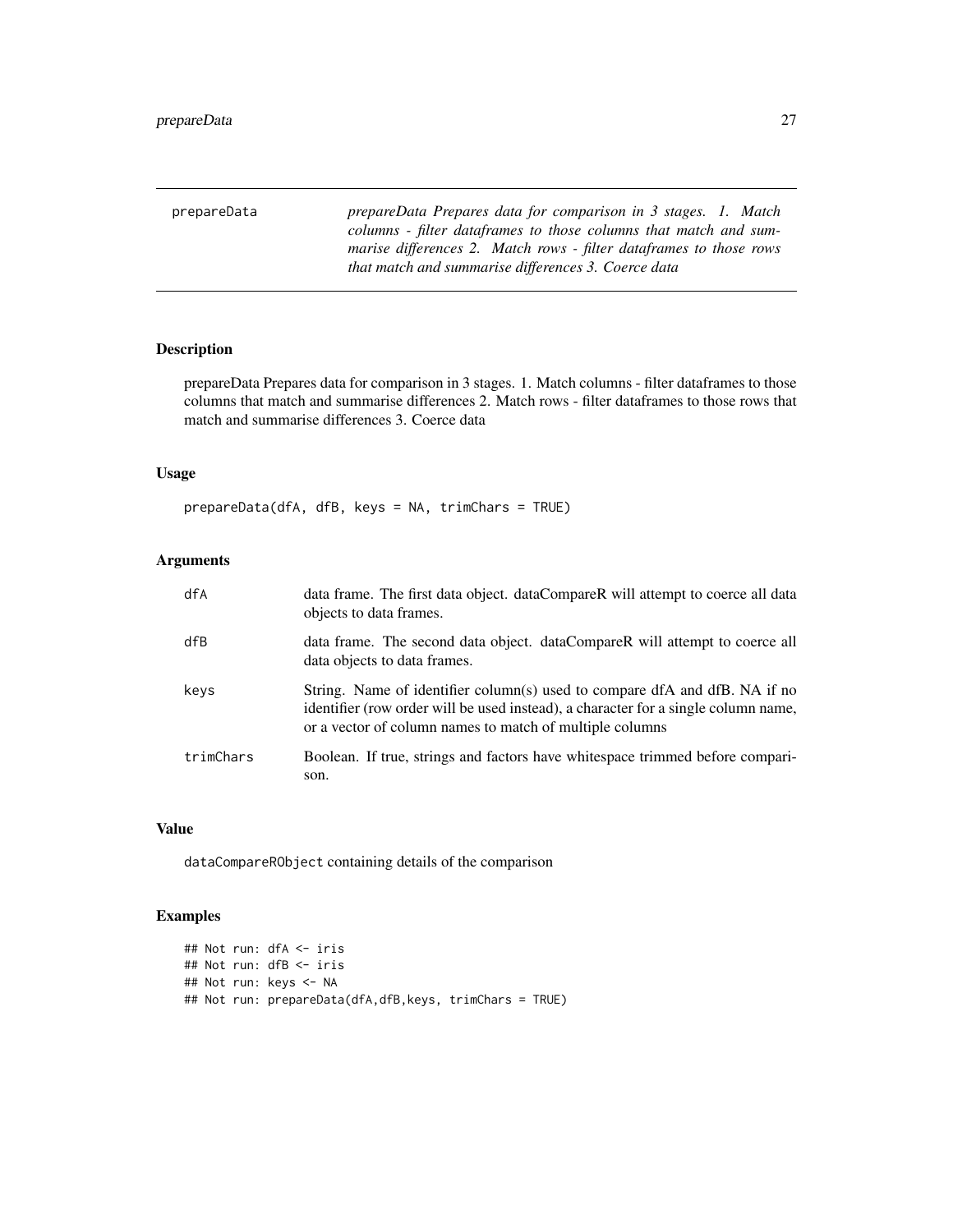<span id="page-27-1"></span><span id="page-27-0"></span>print.dataCompareRobject

*Printing RCompare Output*

#### Description

Prints a brief report of an dataCompareR object to the screen.

#### Usage

## S3 method for class 'dataCompareRobject'  $print(x, nVars = 5, nObs = 5, verbose = FALSE, ...)$ 

### Arguments

| $\mathsf{x}$ | an object of class "dataCompareR", usually a result of a call to rCompare.                             |
|--------------|--------------------------------------------------------------------------------------------------------|
| nVars        | the number of mismatched columns to print and extract rows for                                         |
| n0bs         | the number of rows to print from the top and bottom of the mismatched list for<br>each selected column |
| verbose      | logical; if TRUE will print out the full list of columns and rows that do not match                    |
| $\cdot$      | Passes additional arguments to print                                                                   |

#### See Also

Other dataCompareR.functions: [generateMismatchData\(](#page-15-1)), [rCompare\(](#page-29-1)), [saveReport\(](#page-31-1)), [summary.dataCompareRobject\(](#page-33-1))

#### Examples

```
rc1 <- rCompare(iris,iris)
print(rc1)
```
print.summary.dataCompareRobject *Printing summaryRCompare Output*

### Description

Printing summaryRCompare Output

#### Usage

```
## S3 method for class 'summary.dataCompareRobject'
print(x, \ldots)
```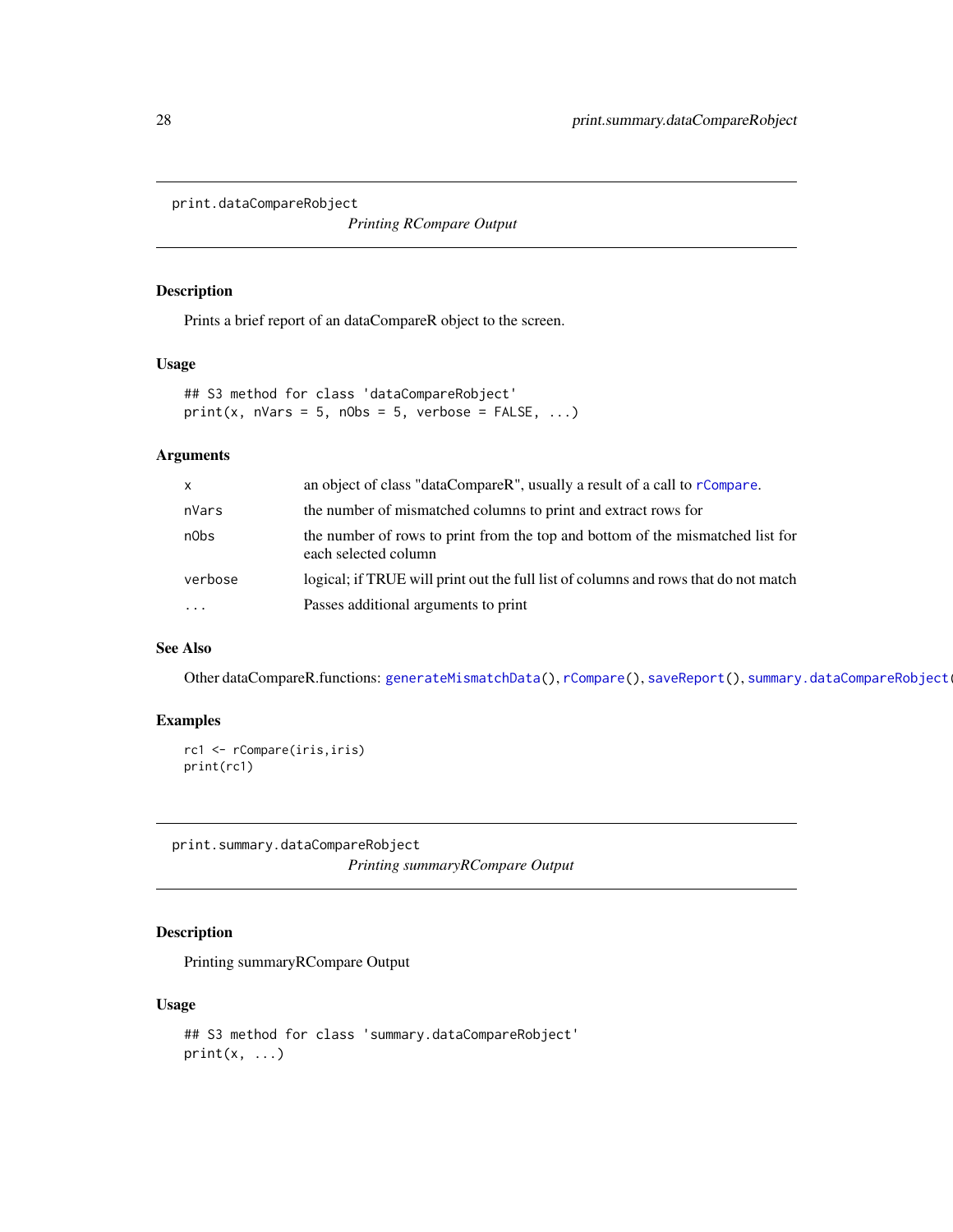### <span id="page-28-0"></span>processFlow 29

### Arguments

|         | an object of class "summary.dataCompareRobject", usually a result of a call to<br>summary.dataCompareRobject. |
|---------|---------------------------------------------------------------------------------------------------------------|
| $\cdot$ | Additional arguments passed on to createTextSummary                                                           |

### Examples

```
rc1 <- rCompare(iris,iris)
summary(rc1)
```
### processFlow *processFlow Handles the process flow for the whole package*

### Description

processFlow Handles the process flow for the whole package

#### Usage

```
processFlow(dfa, dfb, roundDigits, keys, mismatches, trimChars, argsIn)
```
### Arguments

| dfa         | Dataframe. One of the two data frames to be compared                                                                                                                                     |
|-------------|------------------------------------------------------------------------------------------------------------------------------------------------------------------------------------------|
| dfb         | Dataframe. One of the two data frames to be compared                                                                                                                                     |
| roundDigits | Integer. If NA, numerics are not rounded before comparison. If /coderoundDig-<br>its is specified, numerics are rounded to /coderoundDigits decimal places using<br>round.               |
| keys        | The keys used to match rows between dfa and dfb                                                                                                                                          |
| mismatches  | Integer. The max number of mismatches to assess, after which dataCompareR<br>will stop (without producing a dataCompareR object). Designed to improve<br>performance for large datasets. |
| trimChars   | Boolean. Do we trim characters before comparing?                                                                                                                                         |
| argsIn      | The arguments that were passed to the main dataCompareR function                                                                                                                         |
|             |                                                                                                                                                                                          |

### Value

dataCompareRObject containing details of the comparison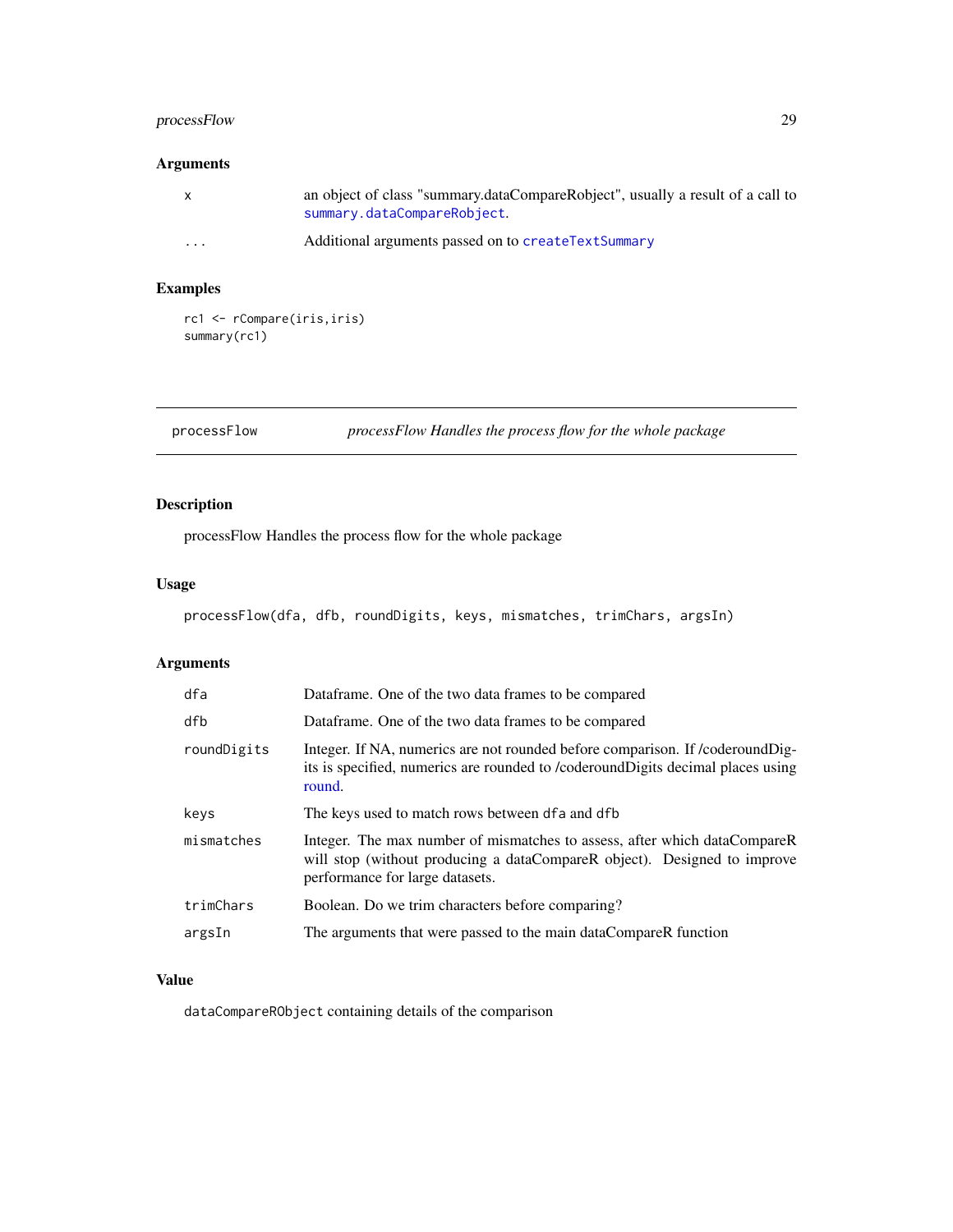<span id="page-29-1"></span><span id="page-29-0"></span>

Compare two data frames (or objects coercible to data frames) and produce a dataCompareR object containing details of the matching and mismatching elements of the data. See vignette("dataCompareR") for more details.

#### Usage

```
rCompare(
  dfA,
  dfB,
 keys = NA,
  roundDigits = NA,
 mismatches = NA,
  trimChars = FALSE
)
```
#### Arguments

| dfA         | data frame. The first data object. dataCompareR will attempt to coerce all data<br>objects to data frames.                                                                                                                   |
|-------------|------------------------------------------------------------------------------------------------------------------------------------------------------------------------------------------------------------------------------|
| dfB         | data frame. The second data object. dataCompareR will attempt to coerce all<br>data objects to data frames.                                                                                                                  |
| keys        | String. Name of identifier column(s) used to compare dfA and dfB. NA if no<br>identifier (row order will be used instead), a character for a single column name,<br>or a vector of column names to match of multiple columns |
| roundDigits | Integer. If NA, numerics are not rounded before comparison. If specified, nu-<br>merics are rounded to the specified number of decimal places using round.                                                                   |
| mismatches  | Integer. The max number of mismatches to assess, after which dataCompareR<br>will stop (without producing an dataCompareR object). Designed to improve<br>performance for large data sets.                                   |
| trimChars   | Boolean. If true, strings and factors have whitespace trimmed before compari-<br>son.                                                                                                                                        |

#### Value

An dataCompareR object. An S3 object containing details of the comparison between the two data objects. Can be used with [summary,](#page-0-0) [print,](#page-0-0) [saveReport](#page-31-1) and [generateMismatchData](#page-15-1)

#### See Also

Other dataCompareR.functions: [generateMismatchData\(](#page-15-1)), [print.dataCompareRobject\(](#page-27-1)), [saveReport\(](#page-31-1)), [summary.dataCompareRobject\(](#page-33-1))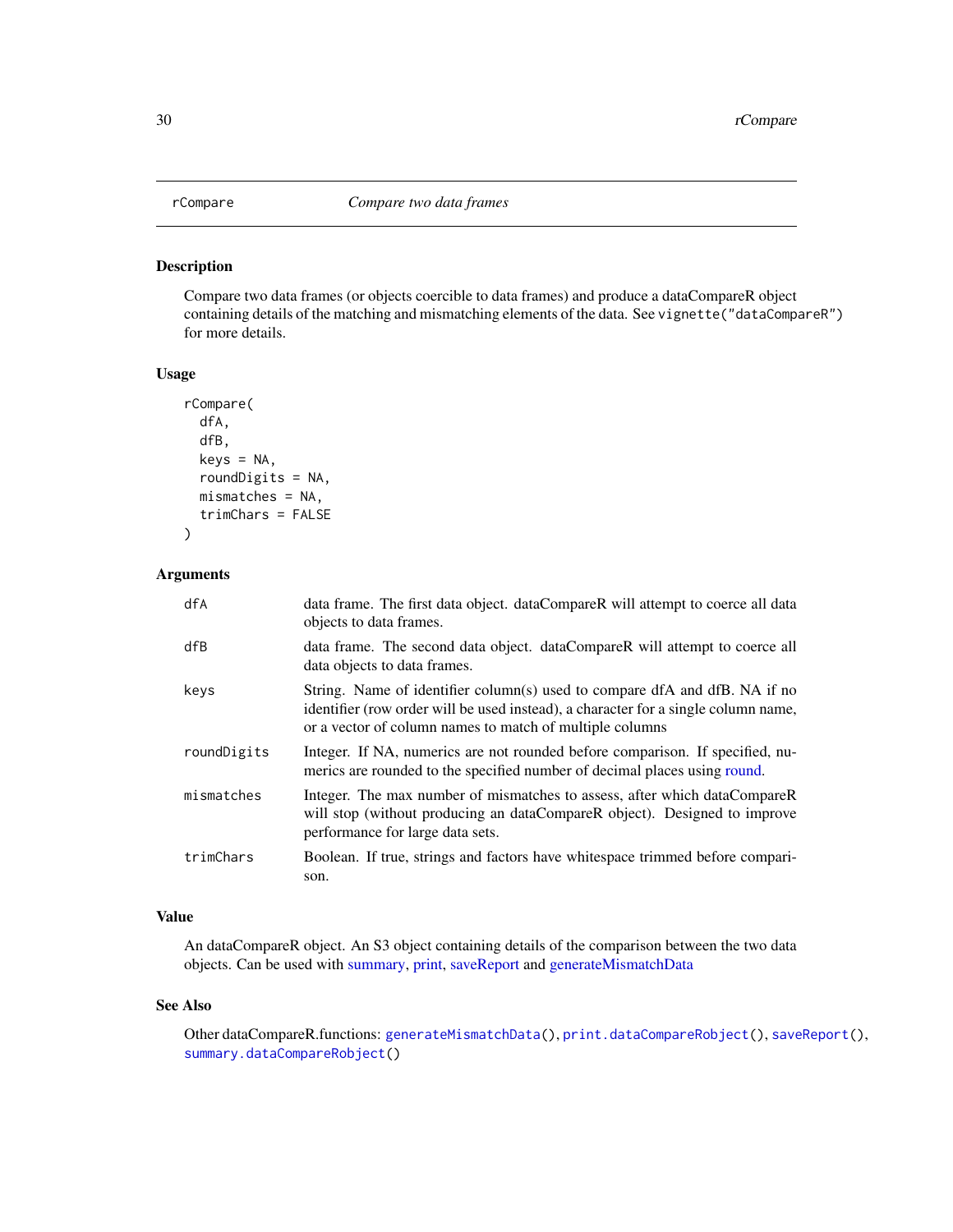### <span id="page-30-0"></span>rcompObjItemLength 31

### Examples

```
iris2 <- iris
iris2 <- iris2[1:130,]
iris2[1,1] < -5.2iris2[2,1] < -5.2rCompare(iris,iris2,key=NA)
compDetails <- rCompare(iris,iris2,key=NA, trimChars = TRUE)
print(compDetails)
summary(compDetails)
pressure2 <- pressure
pressure2[2,2] <- pressure2[2,2] + 0.01
rCompare(pressure2,pressure2,key='temperature')
rCompare(pressure2,pressure2,key='temperature', mismatches = 10)
```

| rcompObjItemLength | rcompObjItemLength: return length of an item, returning 0 if null, and |
|--------------------|------------------------------------------------------------------------|
|                    | handling the fact that we might have a data frames or a vector         |

#### Description

rcompObjItemLength: return length of an item, returning 0 if null, and handling the fact that we might have a data frames or a vector

#### Usage

rcompObjItemLength(x)

#### Arguments

x an object

#### Value

length, numeric

rounddf *Round all numeric fields in a data frame*

#### Description

Round all numeric fields in a data frame

#### Usage

rounddf(df, roundDigits)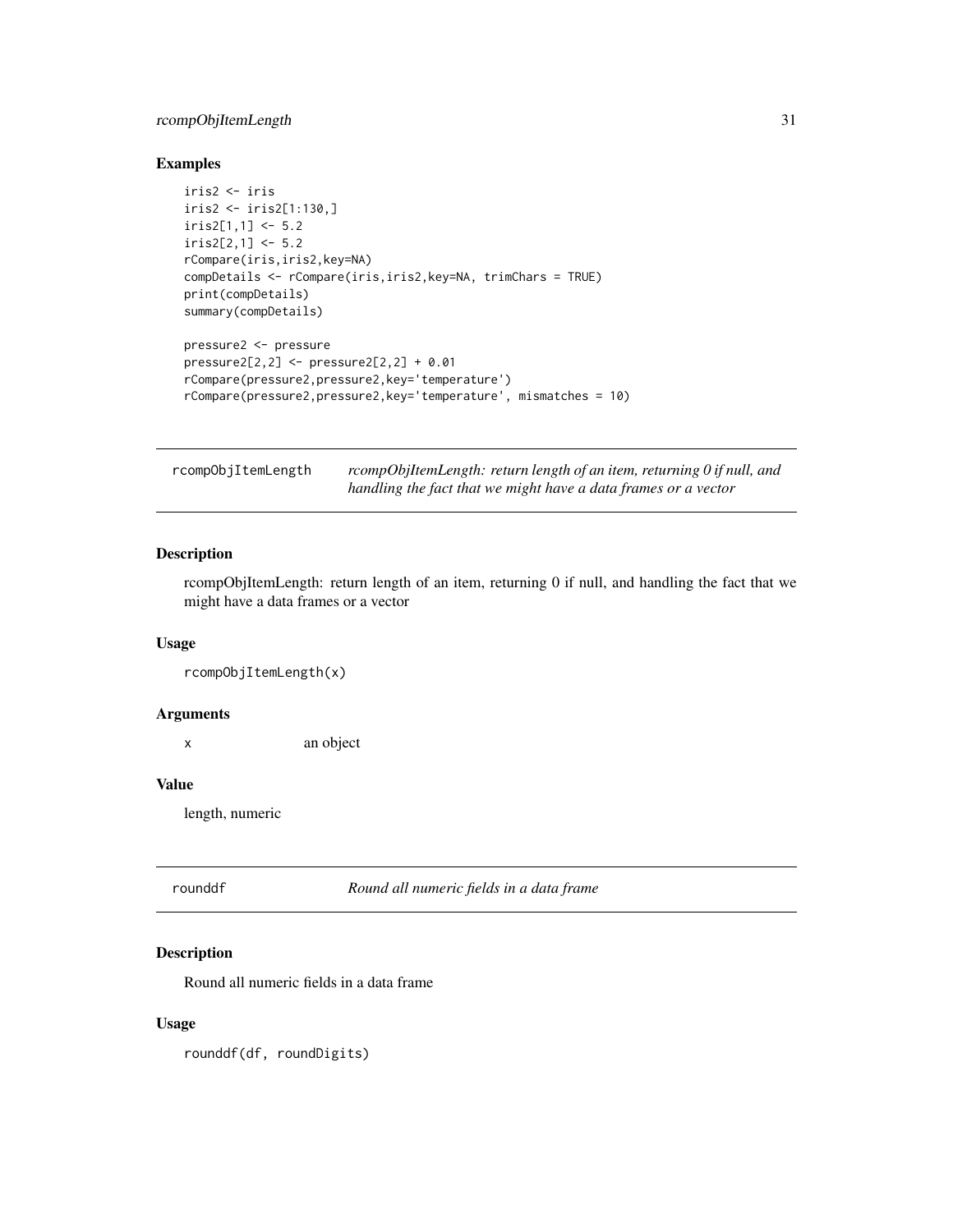#### <span id="page-31-0"></span>Arguments

| df          | A data frame to round        |
|-------------|------------------------------|
| roundDigits | Number of digits to round to |

### Value

A rounded data frame

<span id="page-31-1"></span>saveReport *Save a report based on a dataCompareR object*

### Description

Saves R markdown and HTML reports in the area specified by the user.

Uses knitr and markdown to create reports. Reports have the extensions .Rmd or .html. By default the table.css style sheet is used for format the html output.

### Usage

```
saveReport(
  compareObject,
  reportName,
  reportLocation = ".",
 HTMLReport = TRUE,
  showInViewer = TRUE,
  stylesheet = NA,
 printAll = FALSE,
  ...
)
```
### Arguments

| compareObject  | a dataCompareR object.                                                                                                                                                                                                                                         |
|----------------|----------------------------------------------------------------------------------------------------------------------------------------------------------------------------------------------------------------------------------------------------------------|
| reportName     | String. The name of the report. Reports will be saved as reportName. Rmd and<br>(optionally) reportName.html in reportLocation                                                                                                                                 |
| reportLocation | String. Location to save reports specified by the user. The R markdown and<br>(optionally) HTML reports will be saved in this area                                                                                                                             |
| HTMLReport     | Boolean. Option to output html report.                                                                                                                                                                                                                         |
| showInViewer   | Boolean. Does the html report open automatically in the viewer?                                                                                                                                                                                                |
| stylesheet     | String. Optional link to customised css stylesheet                                                                                                                                                                                                             |
| printAll       | Boolean. If TRUE, all mis-matches in the data are printed to the file. This acts<br>as a shortcut to get all mismatches in the report, compared to passing the number<br>in mismatchCount. When TRUE, overrides the mismatchCount field passed via<br>ellipses |
| $\cdots$       | Optional arguments which will be passed to summary, for example mismatch Count                                                                                                                                                                                 |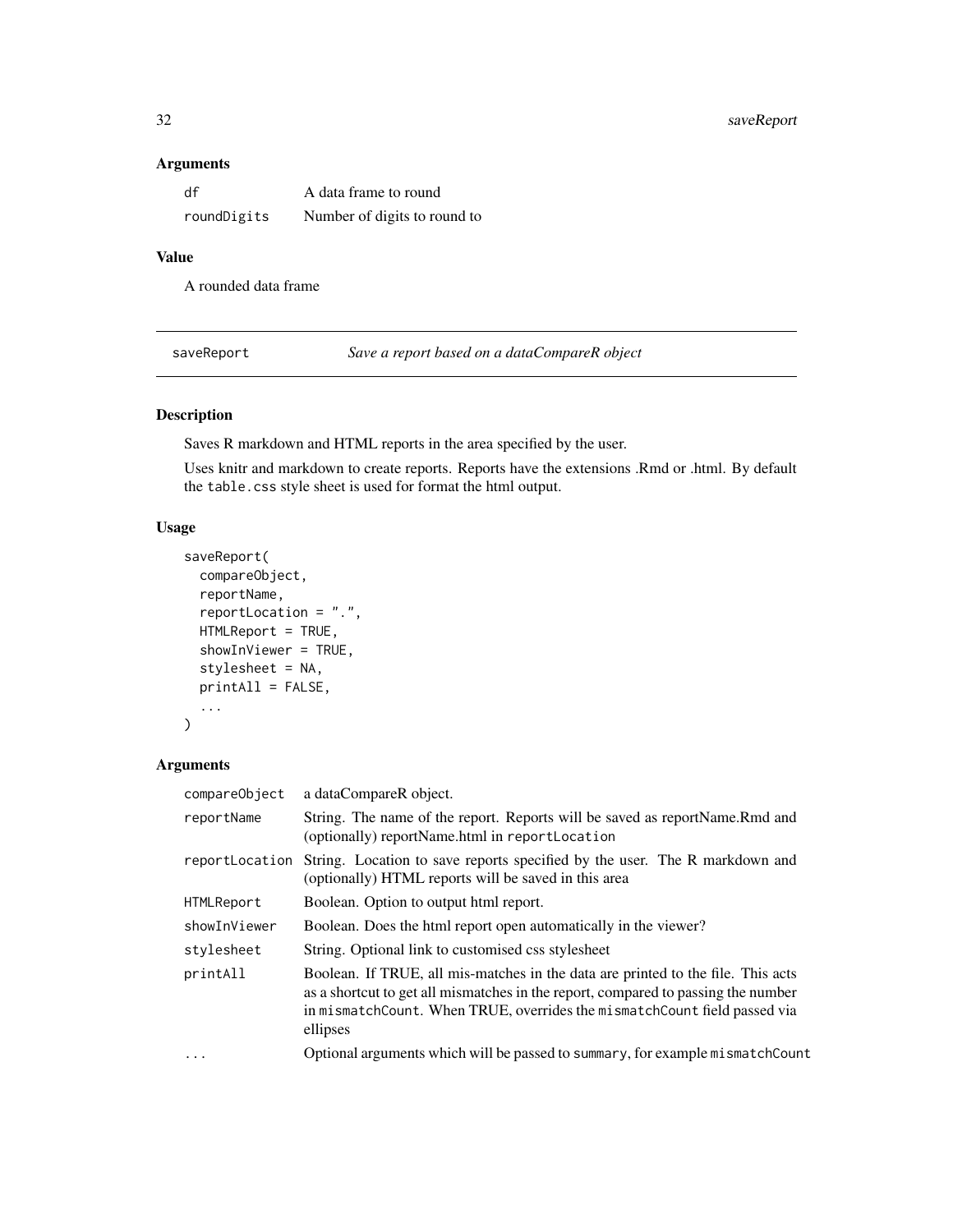### <span id="page-32-0"></span>See Also

Other dataCompareR.functions: [generateMismatchData\(](#page-15-1)), [print.dataCompareRobject\(](#page-27-1)), [rCompare\(](#page-29-1)), [summary.dataCompareRobject\(](#page-33-1))

### Examples

## Not run: saveReport(rcObj, reportName = 'testReport')

subsetDataColumns *subsetDataColumns : create subset of DFA and DFB to contain matching column names for both data frames*

#### Description

subsetDataColumns : create subset of DFA and DFB to contain matching column names for both data frames

#### Usage

subsetDataColumns(DFA, DFB, colInfoList)

### Arguments

| <b>DFA</b>  | input data frame                                                                            |
|-------------|---------------------------------------------------------------------------------------------|
| <b>DFB</b>  | input data frame                                                                            |
| colInfoList | named list containing the column mapping data frames and the list of common<br>column names |

#### Value

matchColOut named list of data frames. subsetA,subsetB contain only columns common to both data frames. colInfoA,colInfoB contain mapping of column names from original to treated and boolean indicator of common columns.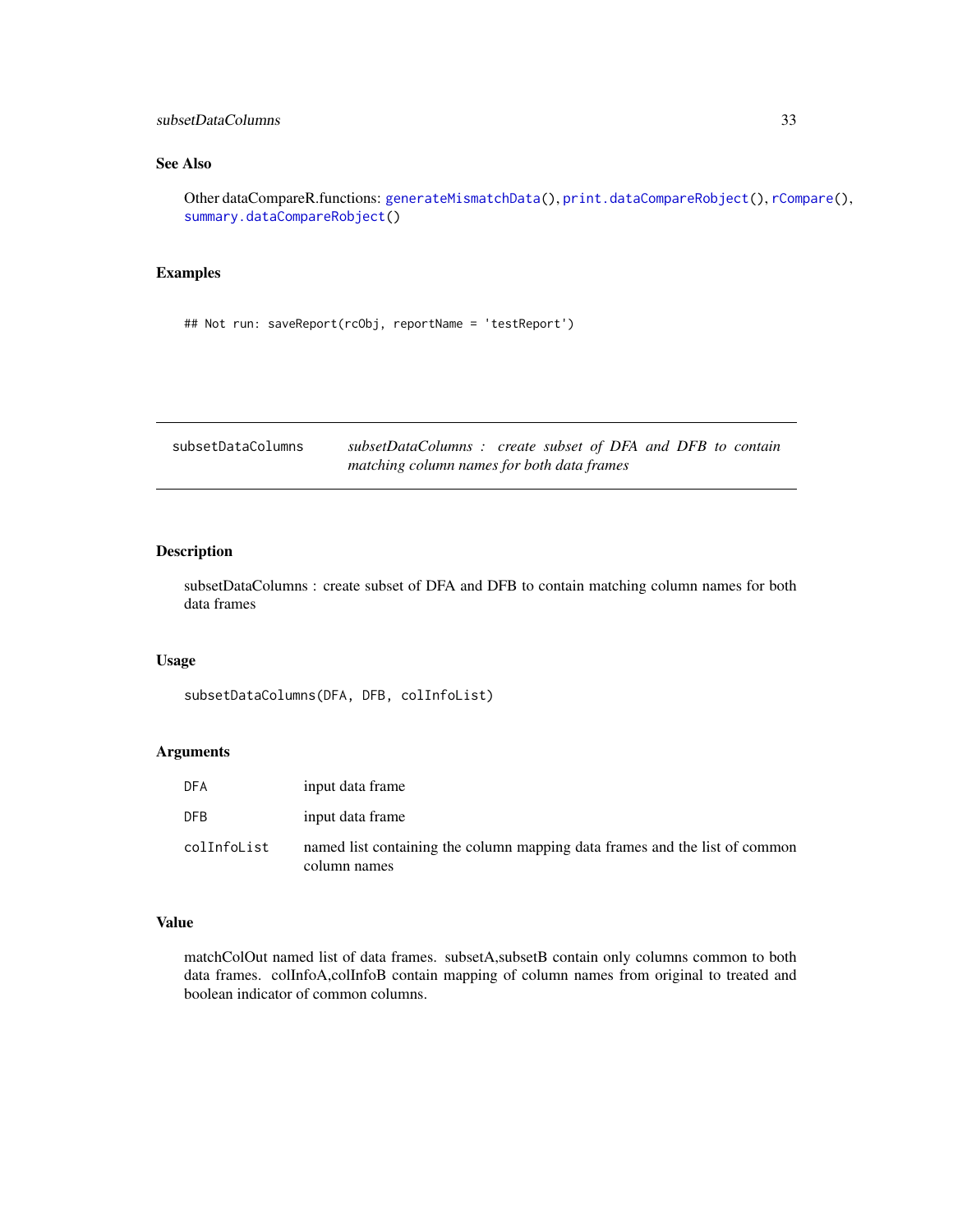<span id="page-33-1"></span><span id="page-33-0"></span>summary.dataCompareRobject

*Summarizing RCompare Output*

### Description

Summarizing RCompare Output

### Usage

```
## S3 method for class 'dataCompareRobject'
summary(object, mismatchCount = 5, ...)
```
### Arguments

| object        | an dataCompareR object, usually a result of a call to rCompare. |
|---------------|-----------------------------------------------------------------|
| mismatchCount | Integer. How many mismatches to include in tables               |
| .             | Passes any additional arguments (not used in current version)   |

#### Value

The function summary.dataCompareR computes and returns a list of summary details from the dataCompareR output given in object containing

| datanameA      | name of the first dataframe in the compare call                                                    |
|----------------|----------------------------------------------------------------------------------------------------|
| datanameB      | name of the second dataframe in the compare call                                                   |
| nrowA          | the number of rows in datanameA                                                                    |
| nrowB          | the number of rows in datanameB                                                                    |
| version        | the version of rCompare used to generate the dataCompareR object object                            |
| runtime        | the date and time the dataCompareR object object was created                                       |
| rversion       | the version of R used                                                                              |
| datasetSummary | a data frame containing the meta data information on datanameA and datanameB                       |
| ncolCommon     | the number of columns of the same name contained in both data name A and<br>datanameB              |
| ncolInAOnly    | the number of columns only in datanameA                                                            |
| ncolInBOnly    | the number of columns only in datanameB                                                            |
| ncolID         | the number of columns used to match rows in data name A and data name B                            |
| typeMismatch   | a data frame detailing which columns in both datanameA and datanameB have<br>different class types |
| typeMismatchN  | the number of columns with different variable types                                                |
| nrowCommon     | the number of rows with matching ID columns in both datanameA and datanameB                        |
| nrowInAOnly    | the number of rows with non matching ID columns in datanameA                                       |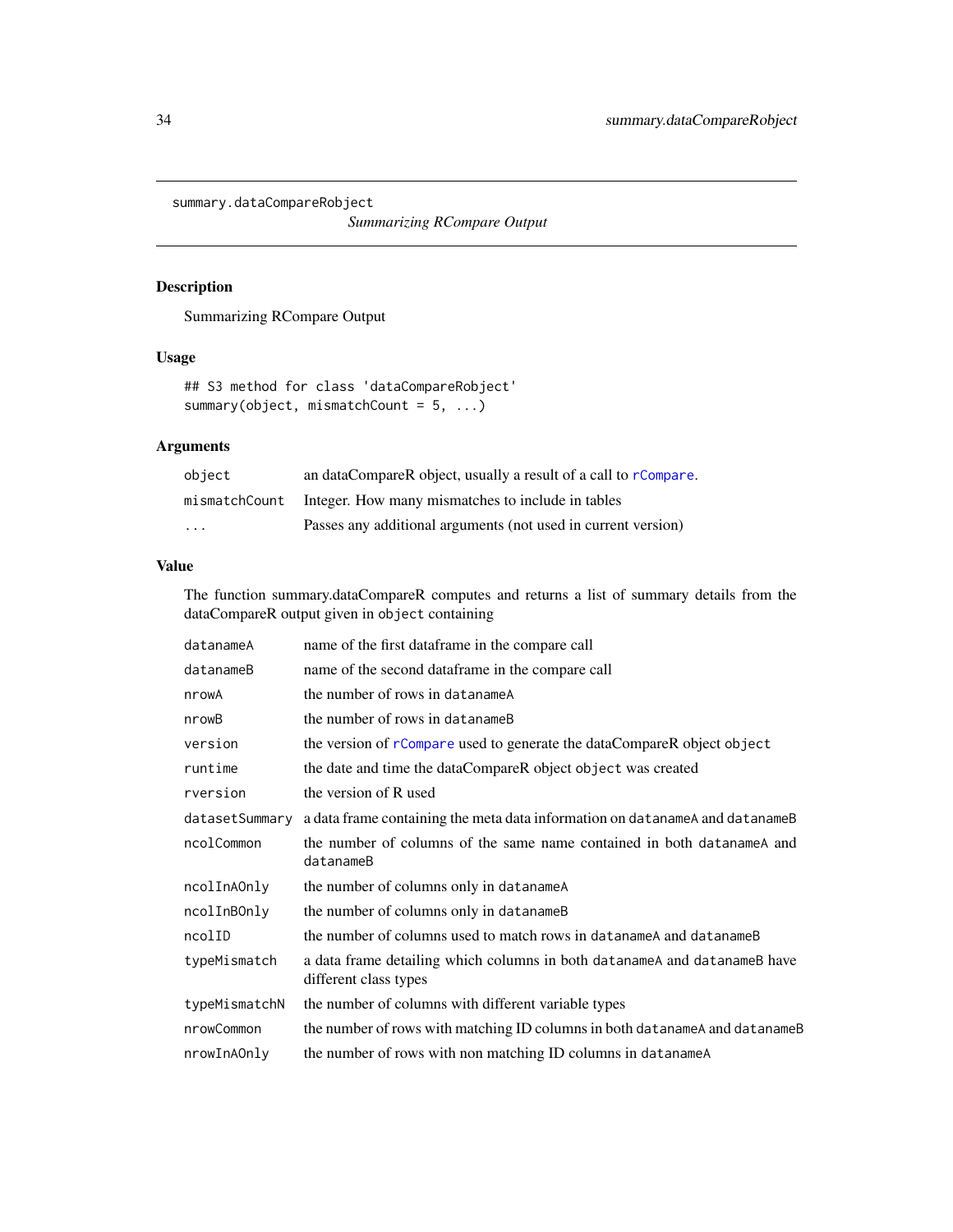#### <span id="page-34-0"></span>trimCharVars 35

| nrowInBOnly           | the number of rows with non matching ID columns in data name B                        |  |
|-----------------------|---------------------------------------------------------------------------------------|--|
| nrowSomeUnequal       |                                                                                       |  |
|                       | the number of matched rows where at least one value is unequal                        |  |
| nrowAllEqual          | the number of matched rows where all values are equal                                 |  |
| ncolsAllEqual         | the number of matched columns where all values are equal                              |  |
| ncolsSomeUnequal      |                                                                                       |  |
|                       | the number of matched columns where at least one value is unequal                     |  |
| colsWithUnequalValues |                                                                                       |  |
|                       | a data frame detailing the mismatches for each matched column                         |  |
|                       | nrowNAmisMatch the number of matched numeric rows that contain a NA                   |  |
|                       | maxDifference the maximum difference between numeric columns from all matched columns |  |

### See Also

Other dataCompareR.functions: [generateMismatchData\(](#page-15-1)), [print.dataCompareRobject\(](#page-27-1)), [rCompare\(](#page-29-1)), [saveReport\(](#page-31-1))

### Examples

```
rc1 <- rCompare(iris,iris)
summary(rc1)
```

| trimCharVars | trimCharVars: trim white spaces in character variables from an input |
|--------------|----------------------------------------------------------------------|
|              | dataframe                                                            |

### Description

trimCharVars: trim white spaces in character variables from an input dataframe

#### Usage

```
trimCharVars(DF)
```
#### Arguments

DF Input dataframe

### Value

DF with preceding and trailing white spaces removed from character fields

### Examples

## Not run: trimCharVars(iris)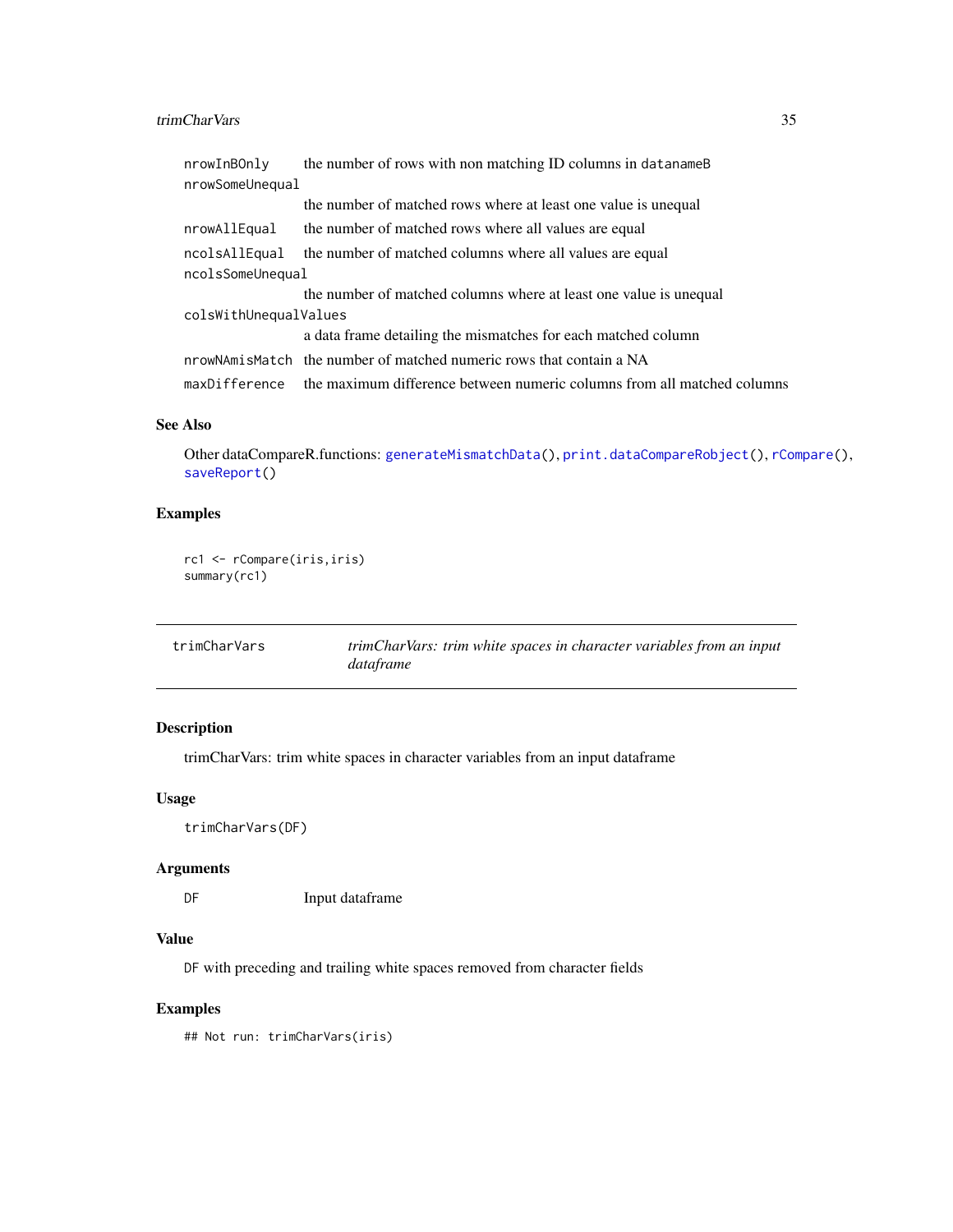<span id="page-35-0"></span>updateCompareObject *Generic function for updating a compare object with information passed to it, that has methods based on the class of the info argument.*

#### Description

Generic function for updating a compare object with information passed to it, that has methods based on the class of the info argument.

#### Usage

updateCompareObject(x, compObj)

### Arguments

|         | Object of information with classes related to the relevant section of the data- |
|---------|---------------------------------------------------------------------------------|
|         | CompareRobject                                                                  |
| compObi | dataCompareRobject to be updated                                                |

#### Value

compObj Updated dataCompareRobject

```
updateCompareObject.cleaninginfo
                         Updates cleaning info in the compare object
```
### Description

Updates cleaning info in the compare object

#### Usage

```
## S3 method for class 'cleaninginfo'
updateCompareObject(x, compObj)
```
#### Arguments

|         | list of type cleaning info with data types |
|---------|--------------------------------------------|
| compObi | dataCompareRobject to be updated           |

#### Value

compObj updated dataCompareRobject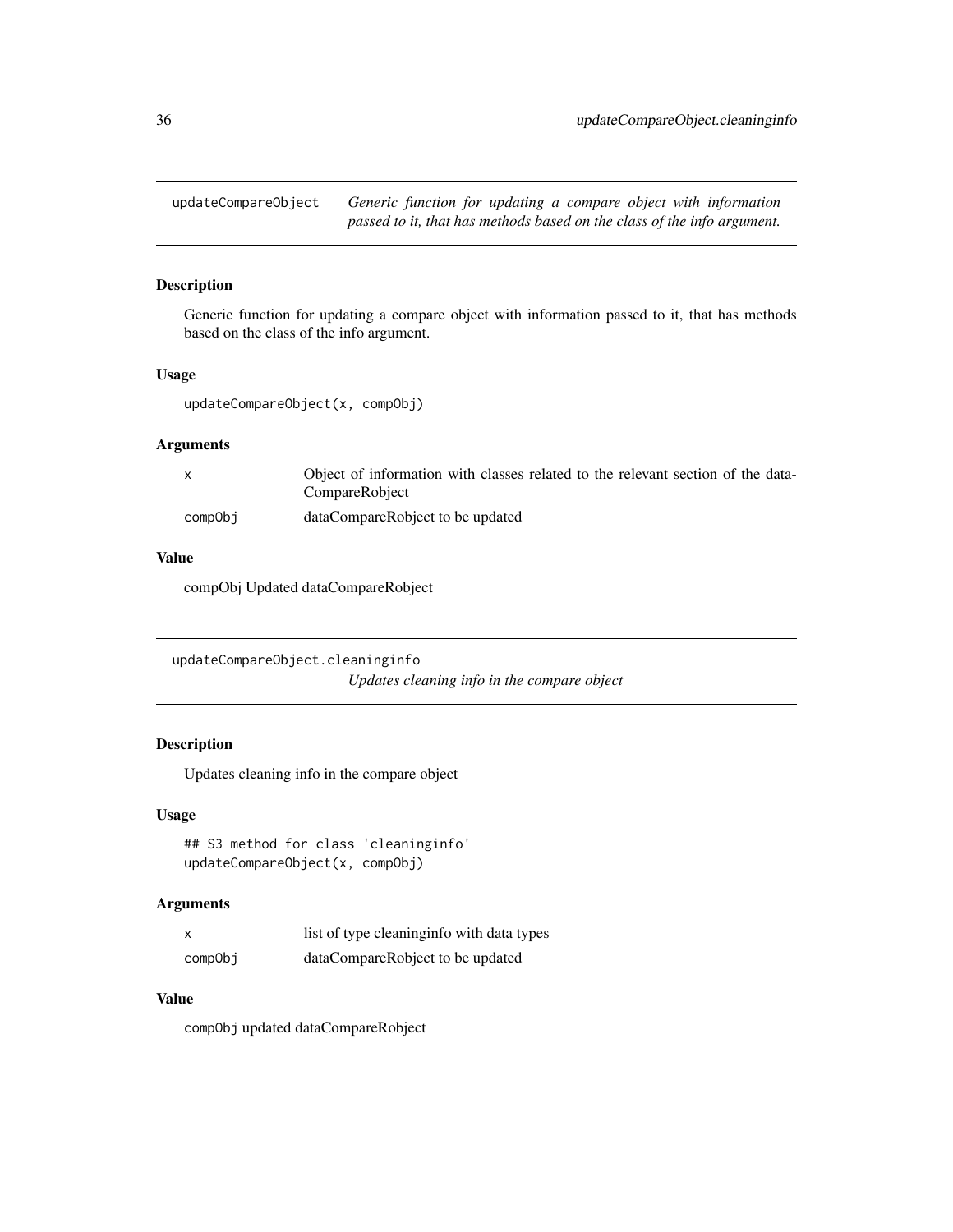<span id="page-36-0"></span>updateCompareObject.colmatching *Adds a colMatching block to the output*

### Description

Adds a colMatching block to the output

#### Usage

```
## S3 method for class 'colmatching'
updateCompareObject(x, compObj)
```
### Arguments

|         | List of class colmatching with column matching info |
|---------|-----------------------------------------------------|
| compObi | dataCompareRobject instance to be updated           |

#### Value

compObj Updated dataCompareRobject

```
updateCompareObject.matches
                         Adds a colMatching block to the output
```
### Description

Adds a colMatching block to the output

#### Usage

```
## S3 method for class 'matches'
updateCompareObject(x, compObj)
```
### Arguments

| $\boldsymbol{\mathsf{x}}$ | List of class 'matches' with column matching info |
|---------------------------|---------------------------------------------------|
| compObj                   | dataCompareRobject instance to be updated         |

### Value

compObj Updated dataCompareRobject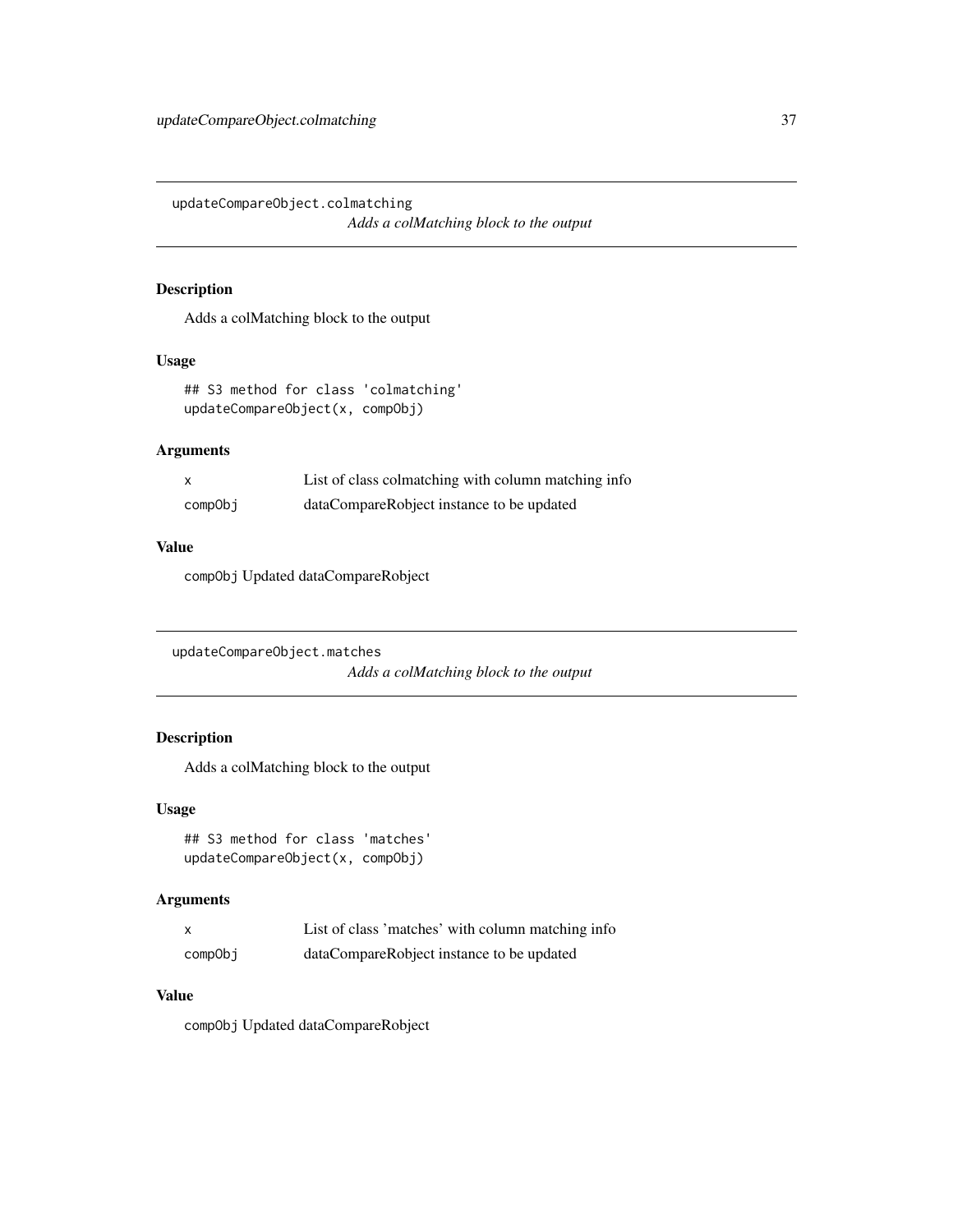<span id="page-37-0"></span>updateCompareObject.meta

*Takes raw info for meta and adds it to the compare object*

### Description

Takes raw info for meta and adds it to the compare object

### Usage

```
## S3 method for class 'meta'
updateCompareObject(x, compObj)
```
### Arguments

| X       | List of class 'meta' with data related to meta |
|---------|------------------------------------------------|
| compObi | dataCompareRobject to be appended              |

#### Value

compObj dataCompareRobject updated with meta block

```
updateCompareObject.mismatches
                         Adds a colMatching block to the output
```
### Description

Adds a colMatching block to the output

#### Usage

```
## S3 method for class 'mismatches'
updateCompareObject(x, compObj)
```
### Arguments

|         | List of class 'mismatches' with column matching info |
|---------|------------------------------------------------------|
| compObi | dataCompareRobject instance to be updated            |

### Value

compObj Updated dataCompareRobject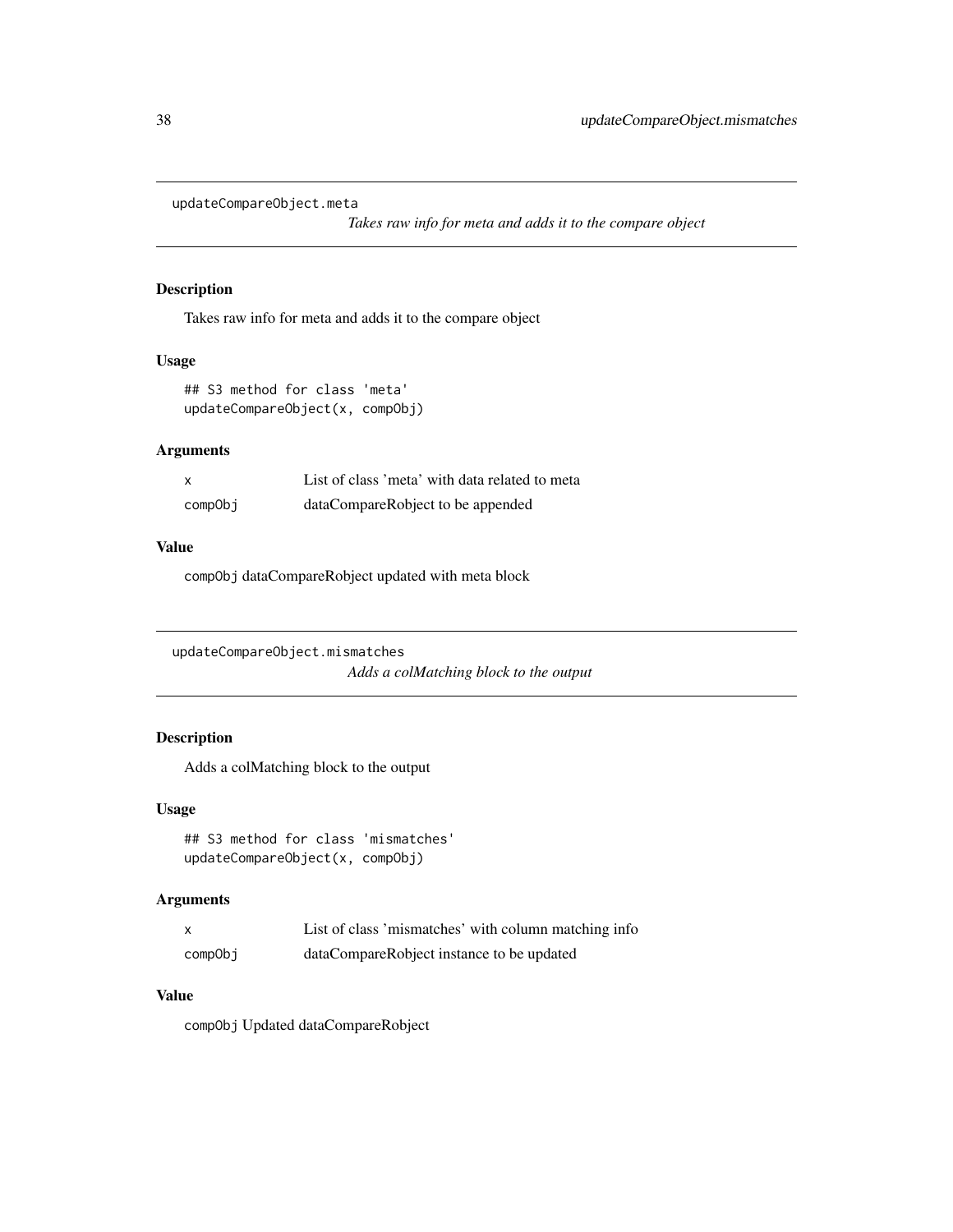<span id="page-38-0"></span>updateCompareObject.rowmatching *Adds a rowMatching block to the output*

### Description

Adds a rowMatching block to the output

### Usage

```
## S3 method for class 'rowmatching'
updateCompareObject(x, compObj)
```
### Arguments

|         | List of class row Matching with row matching info |
|---------|---------------------------------------------------|
| compObi | dataCompareRobject instance to be updated         |

#### Value

compObj Updated dataCompareRobject

validateArguments *validateArguments*

### Description

validateArguments

### Usage

```
validateArguments(
  matchKey = NA,
  roundDigits = NA,
  coerceCols = TRUE,
  maxMismatch = NA
\mathcal{E}
```
#### Arguments

| matchKey    | A character or character vector of column names to match on                                                                                                |
|-------------|------------------------------------------------------------------------------------------------------------------------------------------------------------|
| roundDigits | Integer. If NA, numerics are not rounded before comparison. If specified, nu-<br>merics are rounded to the specified number of decimal places using round. |
| coerceCols  | Boolean - do we coerce columns names?                                                                                                                      |
| maxMismatch | Cap for number of mismatches                                                                                                                               |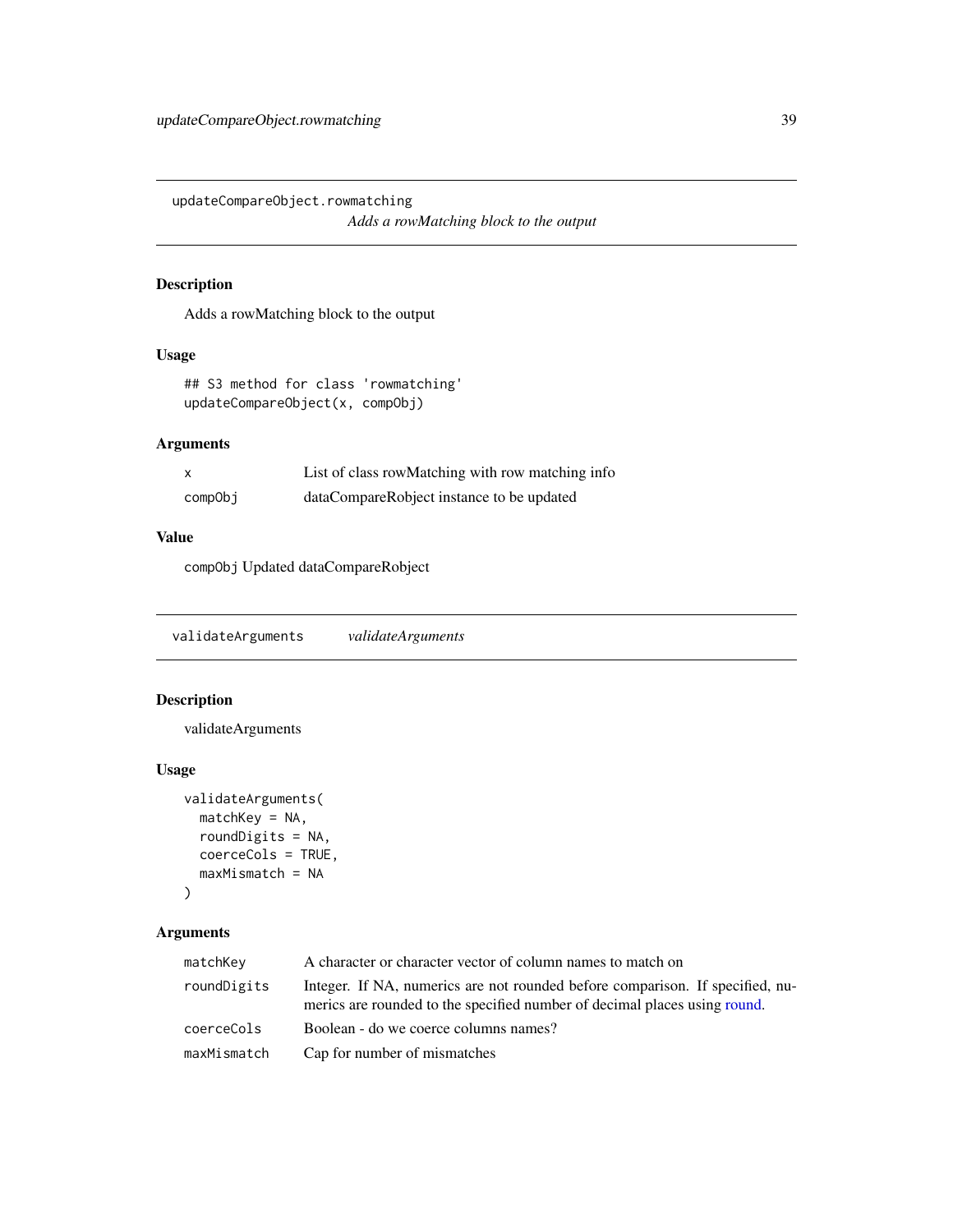### Value

Nothing. Errors if any parameters are invalid.

### Examples

```
## Not run: validateArguments('plantName',1E-8,T,1000)
## Not run: validateArguments('colorName',1E-9,F,10)
```
validateData *validateData : routine to validate the input data*

### Description

validateData : routine to validate the input data

### Usage

validateData(df1, df2, keys = NA)

### Arguments

| df1  | a data frame |
|------|--------------|
| df2  | a data frame |
| keys | Keys used    |

### Value

None. Stops if error.

#### Examples

## Not run: validateData(iris,iris)

variableDetails *Create variable mismatch details*

### Description

Create variable mismatch details

### Usage

variableDetails(dat)

<span id="page-39-0"></span>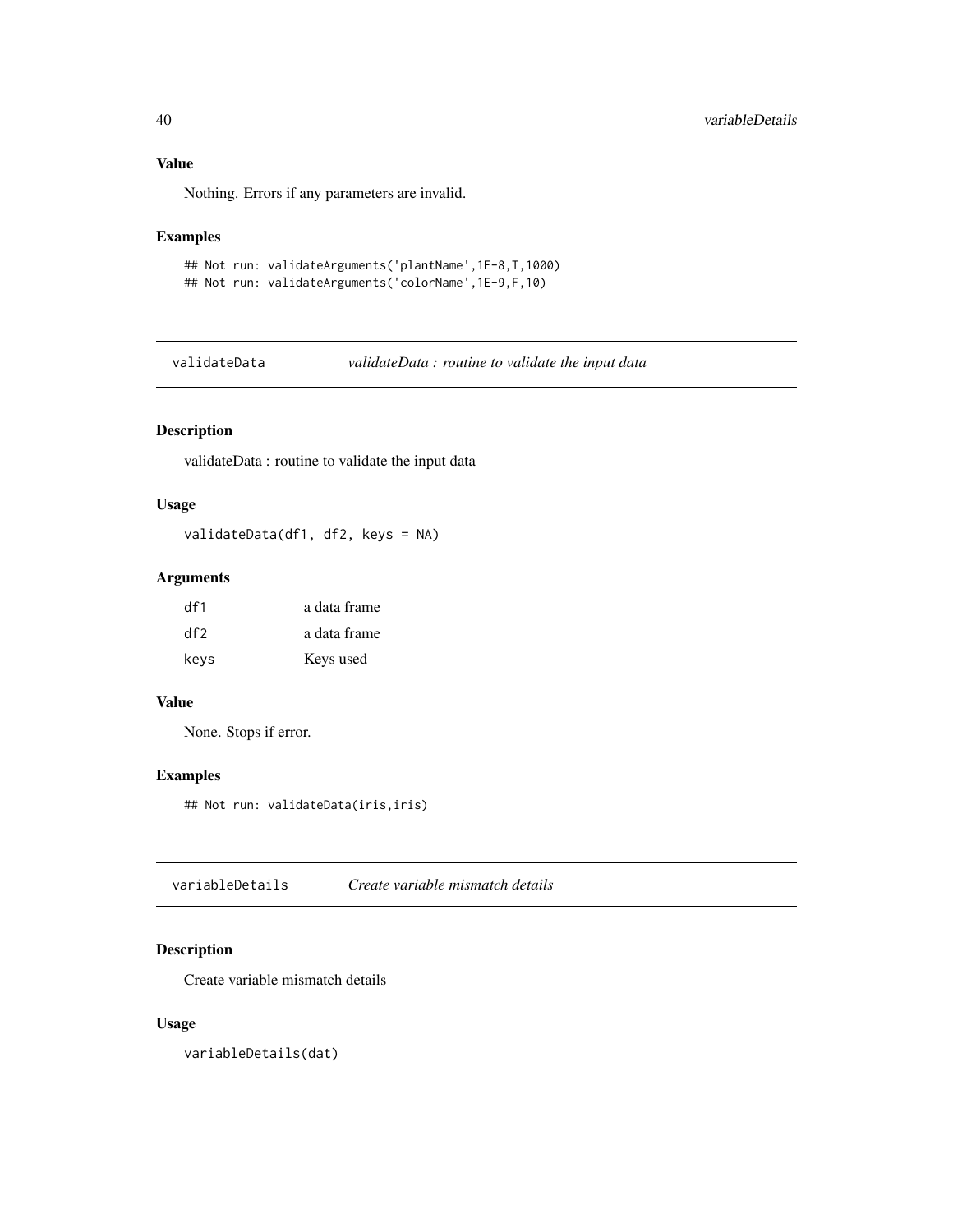### <span id="page-40-0"></span>variableMismatches 41

#### Arguments

dat The mismatch data

### Value

mismatch details

variableMismatches *Create variable mismatch table*

### Description

Create variable mismatch table

### Usage

```
variableMismatches(varname, vals_a, vals_b, vector_eq)
```
### Arguments

| varname,   | variable to create mismatch table for |
|------------|---------------------------------------|
| vals_a.    | variables from dfA                    |
| vals_b.    | variables from dfB                    |
| vector_eq, | a list of columns which are equal     |

### Value

Mismatch table

warnLargeData *Warn users if the calculation is likely to be slow*

### Description

Checks if there are more than 20E6 elements for comparison. If there are, spits out a warning message that the calculation may run slowly

#### Usage

```
warnLargeData(nrow_dfa, ncol_dfa, nrow_dfb, ncol_dfb)
```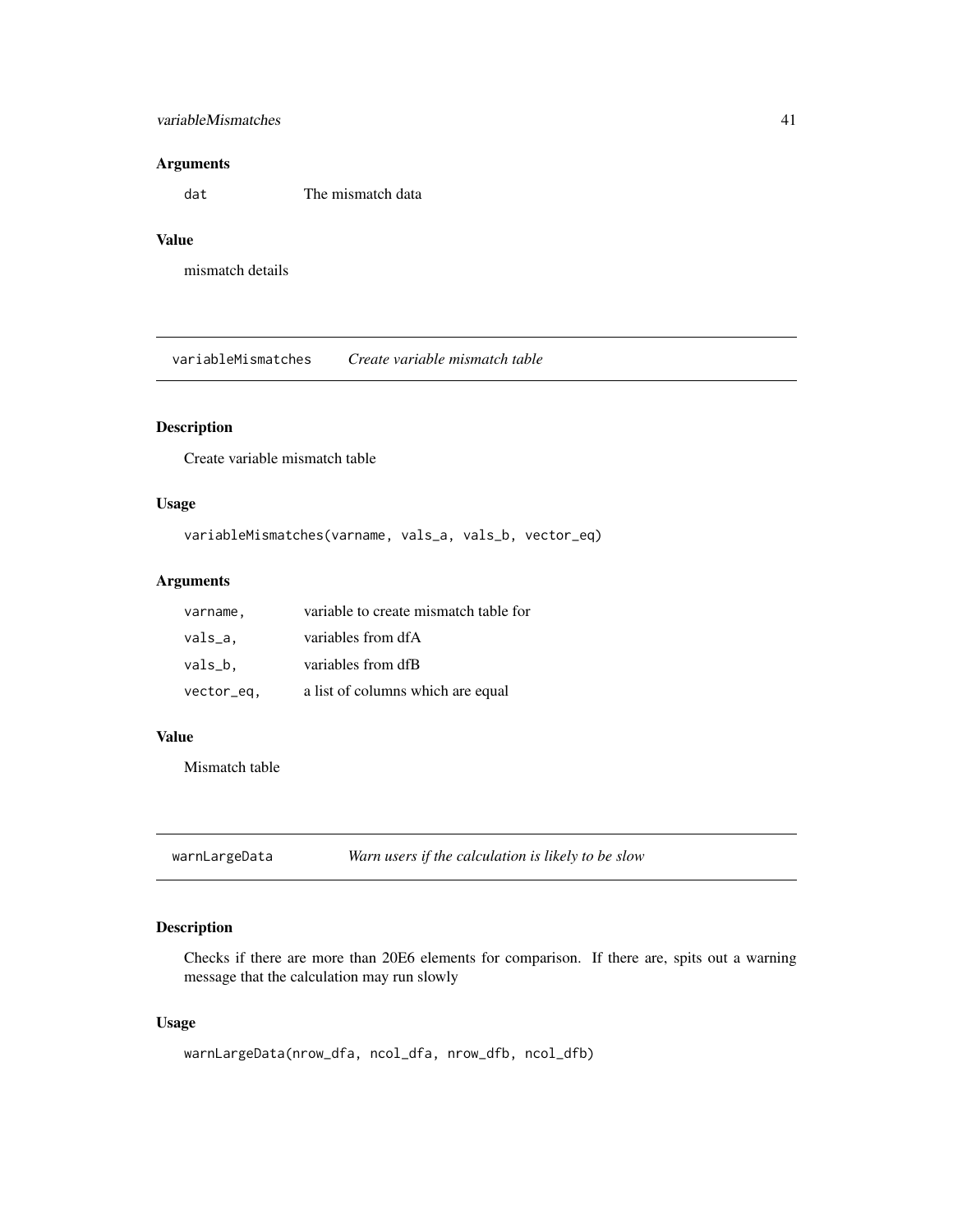### Arguments

| nrow_dfa | number of rows in first data frame     |
|----------|----------------------------------------|
| ncol dfa | number of columns in first data frame  |
| nrow dfb | number of rows in second data frame    |
| ncol dfb | number of columns in second data frame |

### Value

Nothing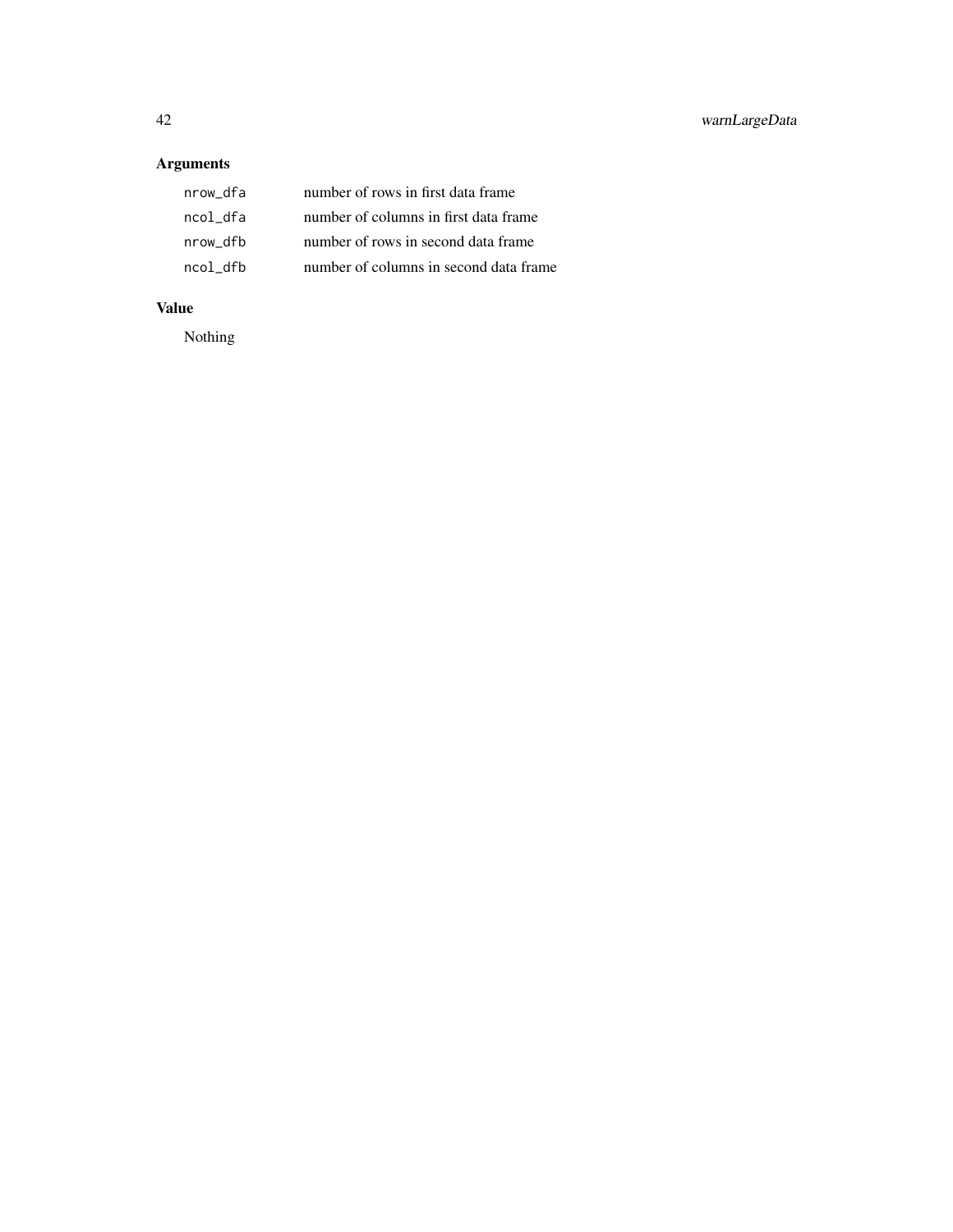# <span id="page-42-0"></span>**Index**

∗ dataCompareR.functions generateMismatchData, [16](#page-15-0) print.dataCompareRobject, [28](#page-27-0) rCompare, [30](#page-29-0) saveReport, [32](#page-31-0) summary.dataCompareRobject, [34](#page-33-0) allVarMatchMessage, [3](#page-2-0) checkEmpty, [4](#page-3-0) checkForRCompareCol, [4](#page-3-0) checkKeysExist, [5](#page-4-0) checkNA, [5](#page-4-0) checkUniqueness, [6](#page-5-0) cleanColNames, [6](#page-5-0) coerceData, [7](#page-6-0) coerceFactorsToChar, [7](#page-6-0) collapseClasses, [8](#page-7-0) colsWithUnequalValues, [8](#page-7-0) compareData, [9](#page-8-0) compareNames, [9](#page-8-0) createAntiSubset, [10](#page-9-0) createCleaningInfo, [10](#page-9-0) createColMatching, [11](#page-10-0) createCompareObject, [11](#page-10-0) createMeta, [12](#page-11-0) createMismatches, [12](#page-11-0) createMismatchObject, [13](#page-12-0) createReportText, [13](#page-12-0) createRowMatching, [14](#page-13-0) createTextSummary, [15,](#page-14-0) *[29](#page-28-0)* currentObjVersion, [15](#page-14-0) executeCoercions, [16](#page-15-0) generateMismatchData, [16,](#page-15-0) *[28](#page-27-0)*, *[30](#page-29-0)*, *[33](#page-32-0)*, *[35](#page-34-0)* getCoercions, [17](#page-16-0) getMismatchColNames, [18](#page-17-0)

is.dataCompareRobject, [18](#page-17-0) isNotNull, [19](#page-18-0)

isSingleNA, [19](#page-18-0) listObsNotVerbose, [20](#page-19-0) listObsVerbose, [20](#page-19-0) locateMismatches, [21](#page-20-0) makeValidKeys, [21](#page-20-0) makeValidNames, [22](#page-21-0) matchColumns, [22](#page-21-0) matchMultiIndex, [23](#page-22-0) matchNoIndex, [23](#page-22-0) matchRows, [24](#page-23-0) matchSingleIndex, [24](#page-23-0) metaDataInfo, [25](#page-24-0) mismatchHighStop, [25](#page-24-0) orderColumns, [26](#page-25-0) outputSectionHeader, [26](#page-25-0) prepareData, [27](#page-26-0) print, *[30](#page-29-0)* print.dataCompareRobject, *[17](#page-16-0)*, [28,](#page-27-0) *[30](#page-29-0)*, *[33](#page-32-0)*, *[35](#page-34-0)* print.summary.dataCompareRobject, [28](#page-27-0) processFlow, [29](#page-28-0) rCompare, *[17](#page-16-0)*, *[28](#page-27-0)*, [30,](#page-29-0) *[33](#page-32-0)[–35](#page-34-0)* rcompObjItemLength, [31](#page-30-0) round, *[12](#page-11-0)*, *[29,](#page-28-0) [30](#page-29-0)*, *[39](#page-38-0)* rounddf, [31](#page-30-0) saveReport, *[17](#page-16-0)*, *[28](#page-27-0)*, *[30](#page-29-0)*, [32,](#page-31-0) *[35](#page-34-0)* subsetDataColumns, [33](#page-32-0) summary, *[30](#page-29-0)* summary.dataCompareRobject, *[17](#page-16-0)*, *[28](#page-27-0)[–30](#page-29-0)*, *[33](#page-32-0)*, [34](#page-33-0) trimCharVars, [35](#page-34-0) updateCompareObject, [36](#page-35-0) updateCompareObject.cleaninginfo, [36](#page-35-0)